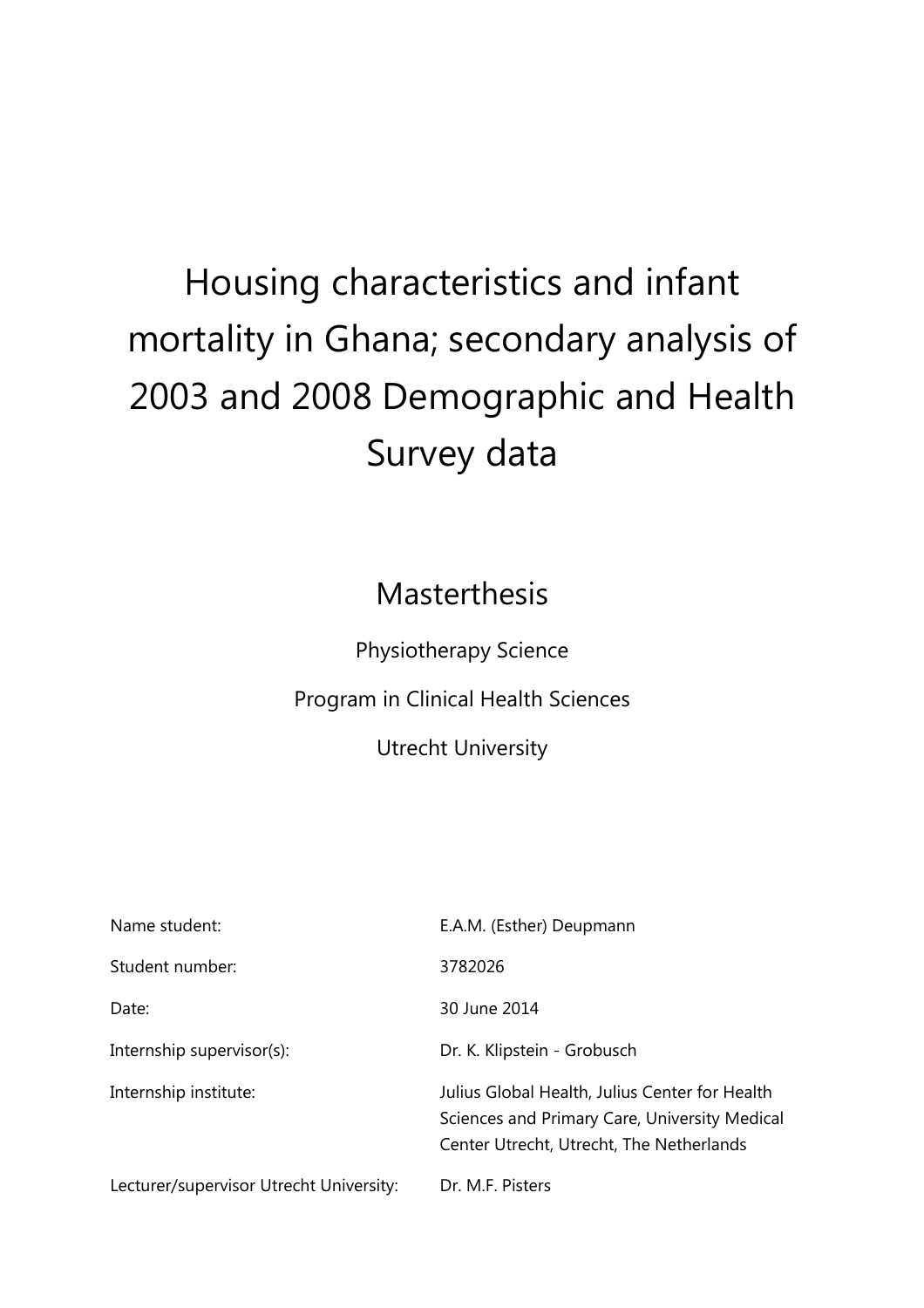## "ONDERGETEKENDE

Esther Anne Margreet Deupmann

bevestigt hierbij dat de onderhavige verhandeling mag worden geraadpleegd en vrij mag worden gefotokopieerd. Bij het citeren moet steeds de titel en de auteur van de verhandeling worden vermeld."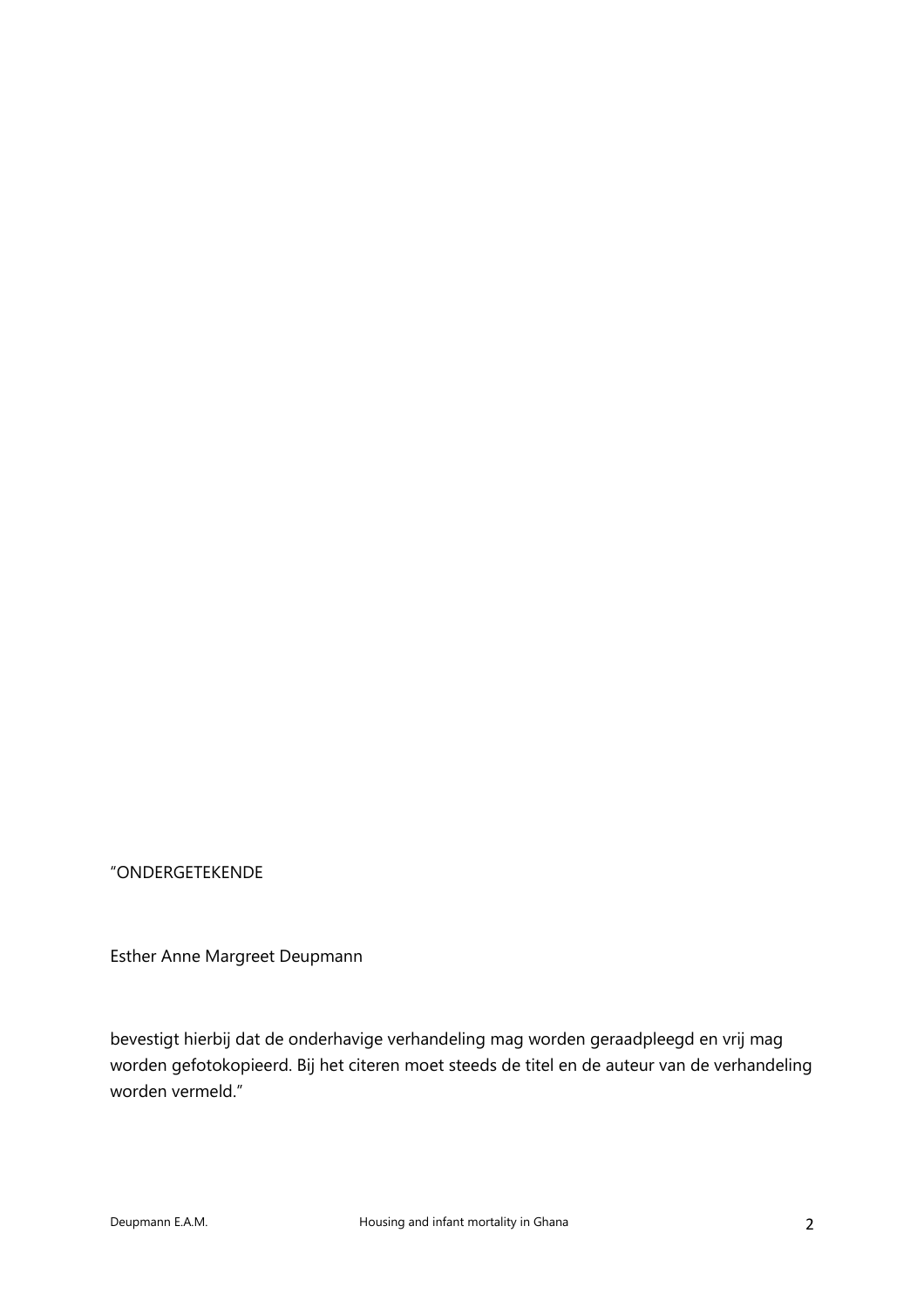**Examiner**

Dr. M.F. Pisters

# **Assessors:**

Dr. K. Klipstein - Grobusch Dr. J. van der Net

Masterthesis, Physiotherapy Science, Program in Clinical Health Sciences, Utrecht University, Utrecht, 2014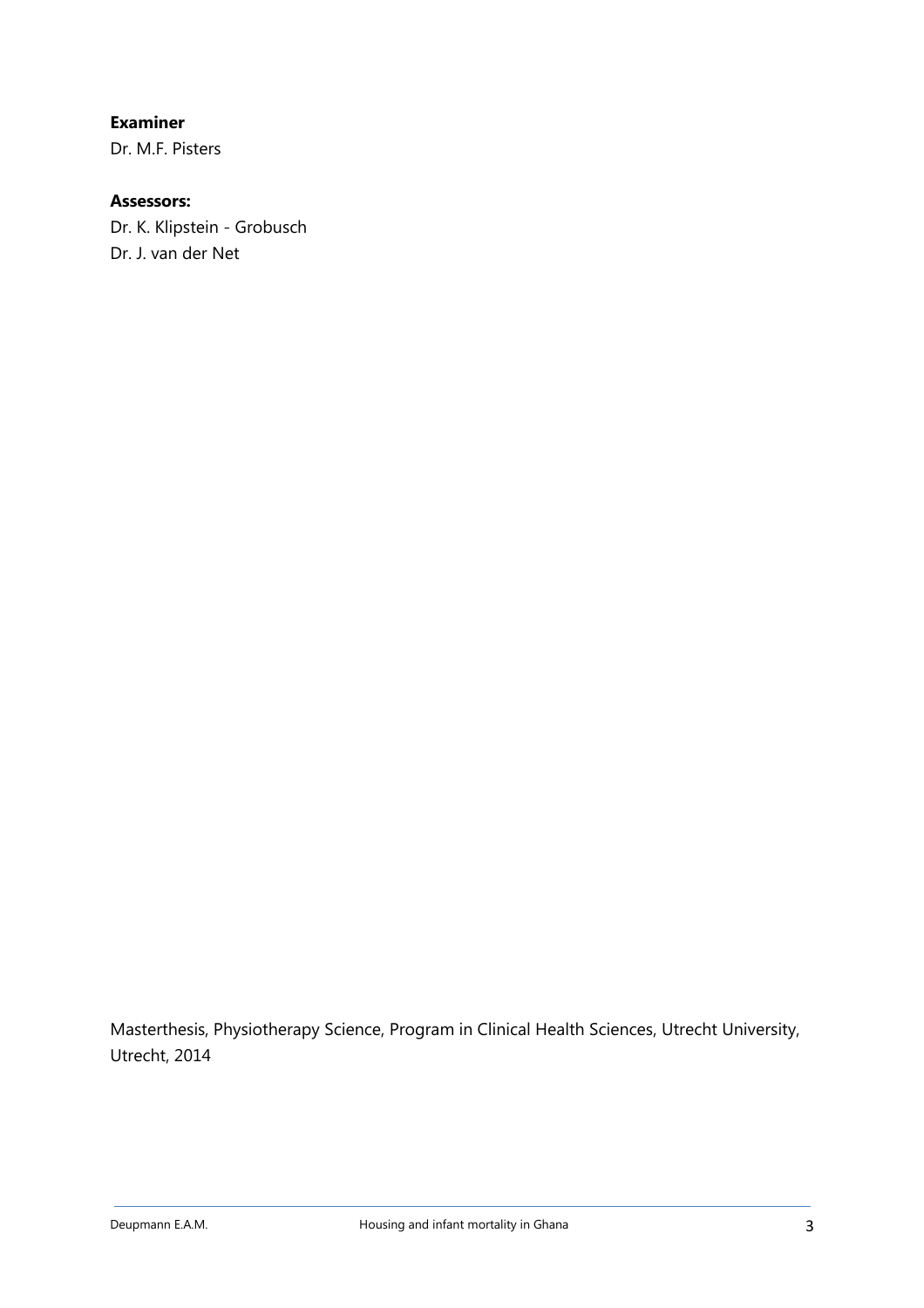#### **SAMENVATTING**

*Achtergrond*: Kindersterfte in Ghana is tussen 1990 en 2012 met 35% afgenomen. Desondanks stierven er in 2012 nog 38.000 kinderen voor hun eerste verjaardag. Teneinde een verdere afname van de kindersterfte te realiseren, is het belangrijk om inzicht te hebben in de determinanten die geassocieerd zijn met kindersterfte in Ghana. Resultaten uit eerder onderzoek impliceerden een beschermend effect van goede huisvesting, maar het bewijs voor de associatie tussen kenmerken van huisvesting en kindersterfte is tegenstrijdig.

*Doel*: De associatie onderzoeken tussen kenmerken van huisvesting en kindersterfte in Ghana, controlerend voor socio-economische en demografische kenmerken.

*Methode:* Deze studie is een secundaire analyse van data uit de geboortebestanden van de Ghanese Demographic and Health Surveys uit 2003 en 2008. Multivariabele logistische regressie is uitgevoerd, zowel cross-sectioneel als longitudinaal.

*Resultaten:* Het zijn vooral socio-economische en demografische kenmerken die significant geassocieerd zijn met kindersterfte in Ghana. Van de kenmerken van huisvesting zijn 'nietverbeterd drinkwater', 'onafgewerkte vloeren' en 'vaste brandstof' significant geassocieerd met kindersterfte. Het gebruik van vaste brandstof doet het risico op kindersterfte toenemen, terwijl niet-verbeterd drinkwater en onafgewerkte vloeren het risico op kindersterfte verlagen. In de loop van de tijd nam het risico op kindersterfte af.

*Conclusie:* Dit onderzoek heeft aangetoond dat vaste brandstof het risico op kindersterfte in Ghana doet toenemen. Andere kenmerken van huisvesting lijken geen (belangrijke) determinanten voor kindersterfte.

*Klinische relevantie:* Het verminderen van de kindersterfte in Ghana middels huisvesting zal naar verwachting slechts beperkt resultaat hebben. Nieuwe, longitudinale data waarbij het effect van verbetering van huisvesting op kindersterfte wordt gemeten, verschaffen hopelijk een duidelijker beeld over de werkelijke associatie tussen huisvesting en kindersterfte.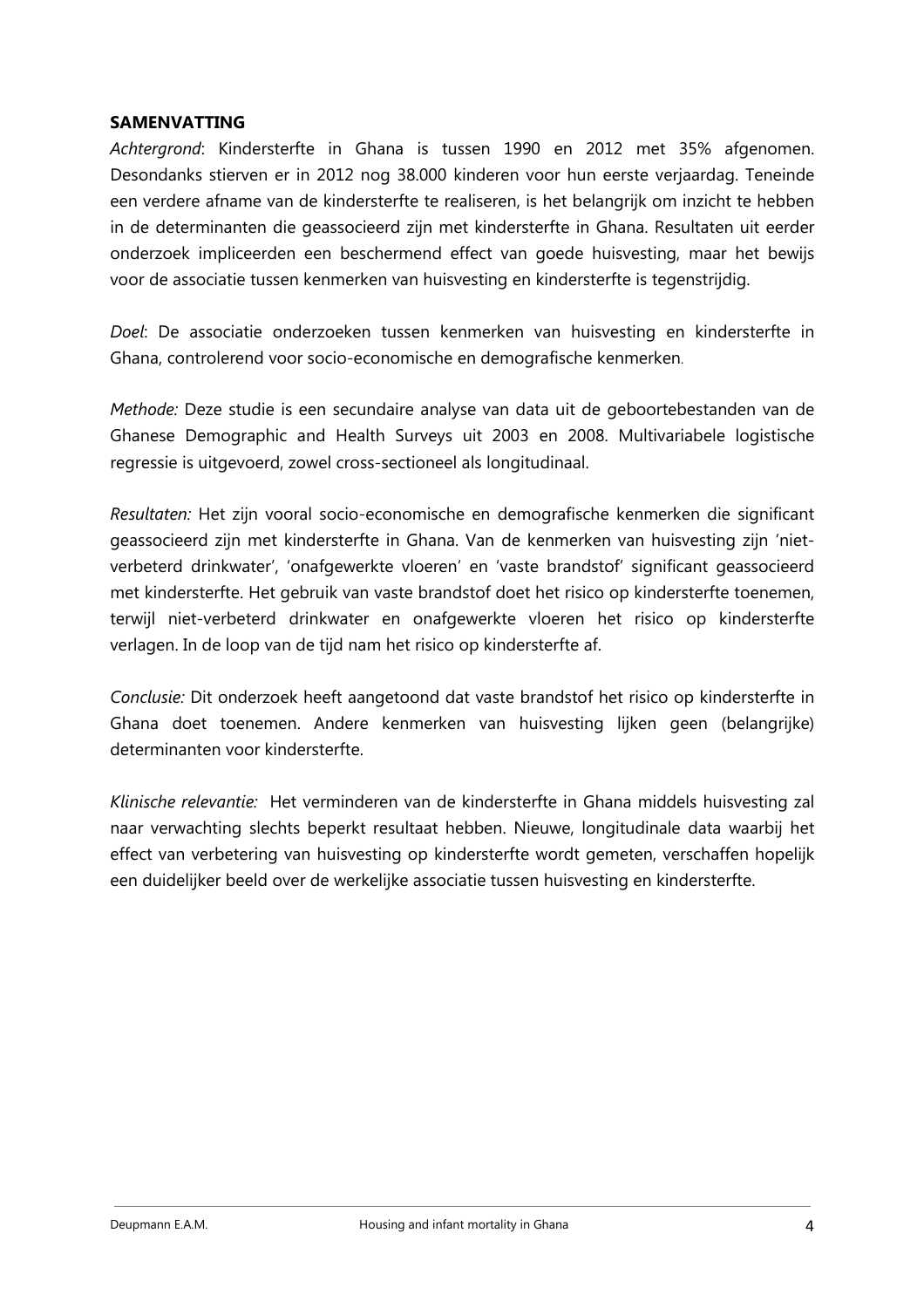#### **ABSTRACT**

*Background*: Despite a 35% reduction in infant mortality rate (IMR) in Ghana between 1990 and 2012, there were still 38,000 infants in 2012 that died before their first birthday. In order to address a further reduction of infant mortality (IM) and IMR it is important to gain insight into the determinants that are associated with IM in Ghana. Results from previous research implied a protective effect of good housing, but the evidence for the association between housing characteristics and IM is conflicting.

*Aim*: To examine the association between housing characteristics and IM in Ghana, controlling for socio-economic and demographic variables.

*Methods:* Secondary analyses of data from the birth recode files of the 2003 and 2008 Ghanaian Demographic and Health Surveys were performed, using multivariable logistic regression for both cross-sectional and longitudinal analyses.

*Results:* Results showed that it is mostly socio-economic and demographic variables that were significantly associated with IM in Ghana. Housing characteristics significantly associated with IM were unimproved drinking water, unfinished flooring and solid fuel use. The use of solid fuels increased the risk of IM, whereas unimproved drinking water and unfinished flooring decreased the risk of IM. In addition, the risk of IM decreased across time.

*Conclusion:* Solid fuel use was associated with an increased risk of IM in Ghana, whereas other housing characteristics did not seem to be (important) determinants of IM.

*Clinical Relevance*: Reducing IM in Ghana through housing is expected to have only limited results. New, longitudinal data on the effect of housing upgrading on IM hopefully provide a clear insight into the association between housing characteristics and IM.

Keywords: infant mortality, housing, Ghana, Demographic and Health Survey (DHS), secondary analysis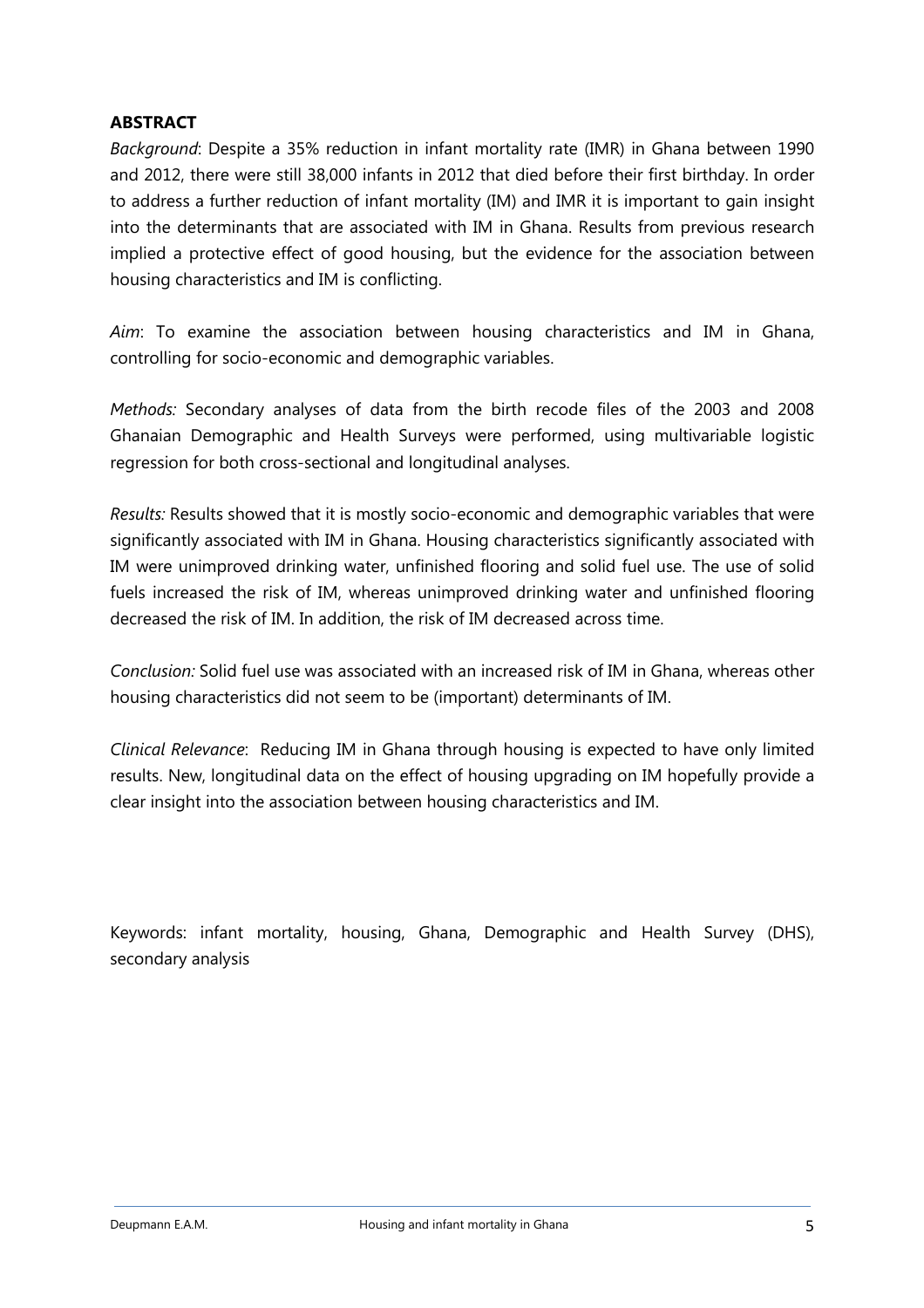#### **INTRODUCTION**

Worldwide, 4.8 million children under the age of one year died in 2012 [1]. This translates into an infant mortality rate (IMR) of approximately 35 infant deaths per 1,000 live births globally [2]. Regional differences indicate that the IMR is highest in sub-Saharan Africa [3]. Children born in this region run the biggest risk of dying before their first birthday [4].

It is one of the United Nations' Millennium Development Goals (MDG4) to reduce infant mortality (IM) –and consequently the IMR– by two-thirds between 1990 and 2015 [5]. Between 1990 and 2012 the global IMR decreased from 63 to 35 deaths per 1,000 live births (-44%) and the IMR in sub-Saharan Africa decreased with 40%; from 107 to 64 infant deaths per 1,000 live births [3]. Despite these decreases, further reductions are required to achieve MDG4.

In order to further reduce IM / IMR and meet MDG4, a variety of interventions in the medical and healthcare field have been performed in the last years. These include improvement of ante- and perinatal care, and prevention and treatment of diseases [6]. However, interventions may also be directed to other determinants of IM. Previous studies demonstrated that socio-economic and demographic characteristics of mother and child are associated with IM [7-10]. In addition, infant deaths seem to be attributable to housing quality [9, 11, 12]. Low-quality housing is strongly associated with disease and it is mainly children that are at risk to become ill and die [7, 13]. Therefore, studies have been performed on the association between housing characteristics and IM, suggesting that safe drinking water, hygienic sanitary facilities, the availability of electricity, finished floors and the use of non-solid cooking fuel are related with a decreased risk of IM [8, 12, 14-17].

Studies on the impact of housing characteristics on IM show inconsistencies (appendix 1). Although some studies demonstrate that poor housing characteristics are associated with an increased risk of IM [8-11, 18-20], other studies indicate that there is no such association [17, 21, 22]. The inconsistencies can potentially be explained by the use of different, incomparable (inter)national databases that are used for analysis. Moreover, some studies control for socioeconomic and demographic characteristics [10, 11, 23], while others do not [15, 24, 25]. In addition, some authors use IM as outcome measure, while others use under-five mortality which includes both IM and deaths of children aged one to five [10-12, 20, 23]. Furthermore, most of the studies describing the relation between housing characteristics and IM are crosssectional, making it impossible to demonstrate causal relationships [21].

#### *Problem statement*

In Ghana, a country in sub-Saharan Africa, the IMR declined with 35% from 77 deaths per 1,000 live births in 1990 to 50 deaths per 1,000 live births in 2012 [5]. Despite this reduction, still 38,000 infants died in Ghana in 2012 [2]. In order to achieve MDG4, IMR in Ghana should further diminish to 25 deaths per 1,000 live births [5]. It seems unlikely, however, that Ghana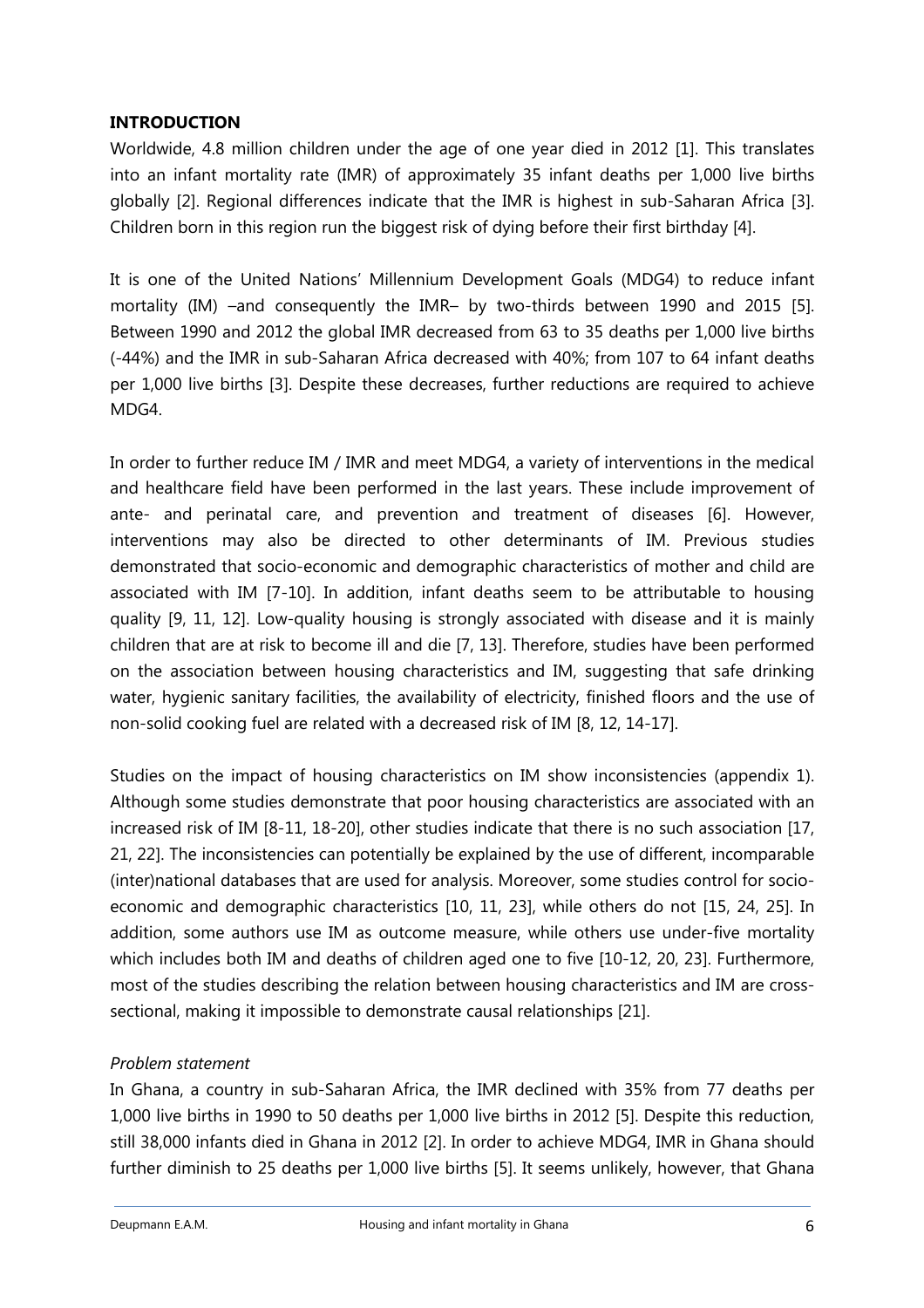will achieve this target on time, i.e. 2015 [5]. Therefore, efforts should be reinforced and multiple interventions are required, not only in the medical, healthcare and socio-economic field, but also in the field of housing [26]. It would be interesting to know if housing provides opportunities to reduce IM. Very few studies on the association between housing characteristics and IM in Ghana have been conducted, with contradictory results [19, 22]. Data on housing characteristics and IM, however, are available from the Demographic and Health Surveys (DHS) that were carried out in Ghana in various years: 1988, 1993, 1998, 2003 and 2008 [7]. In the surveys, cross-sectional data on housing was obtained as well as information on IM in the five years preceding the survey [7].

#### *Research question*

This study seeks to answer the question whether housing characteristics are related –both cross-sectionally and longitudinally– to infant mortality in Ghana, using 2003 and 2008 DHS data.

#### *Aim*

The aim of this study is to gain insight in the association between (changes in) housing characteristics and infant mortality in Ghana. If it is known if and which housing characteristics are related to infant mortality, measures can be taken to improve housing conditions, thereby potentially reducing infant mortality in Ghana and contributing to achieving MDG4.

#### *Objectives*

The objectives of this study are to 1) explore which changes in housing characteristics in Ghana can be determined for the period 2003-2008; 2) explore which changes in infant mortality rate in Ghana can be determined for the period 1999-2008; 3) examine whether there is a cross-sectional and longitudinal association between housing characteristics and infant mortality in Ghana, based on the 2003 and 2008 DHS data.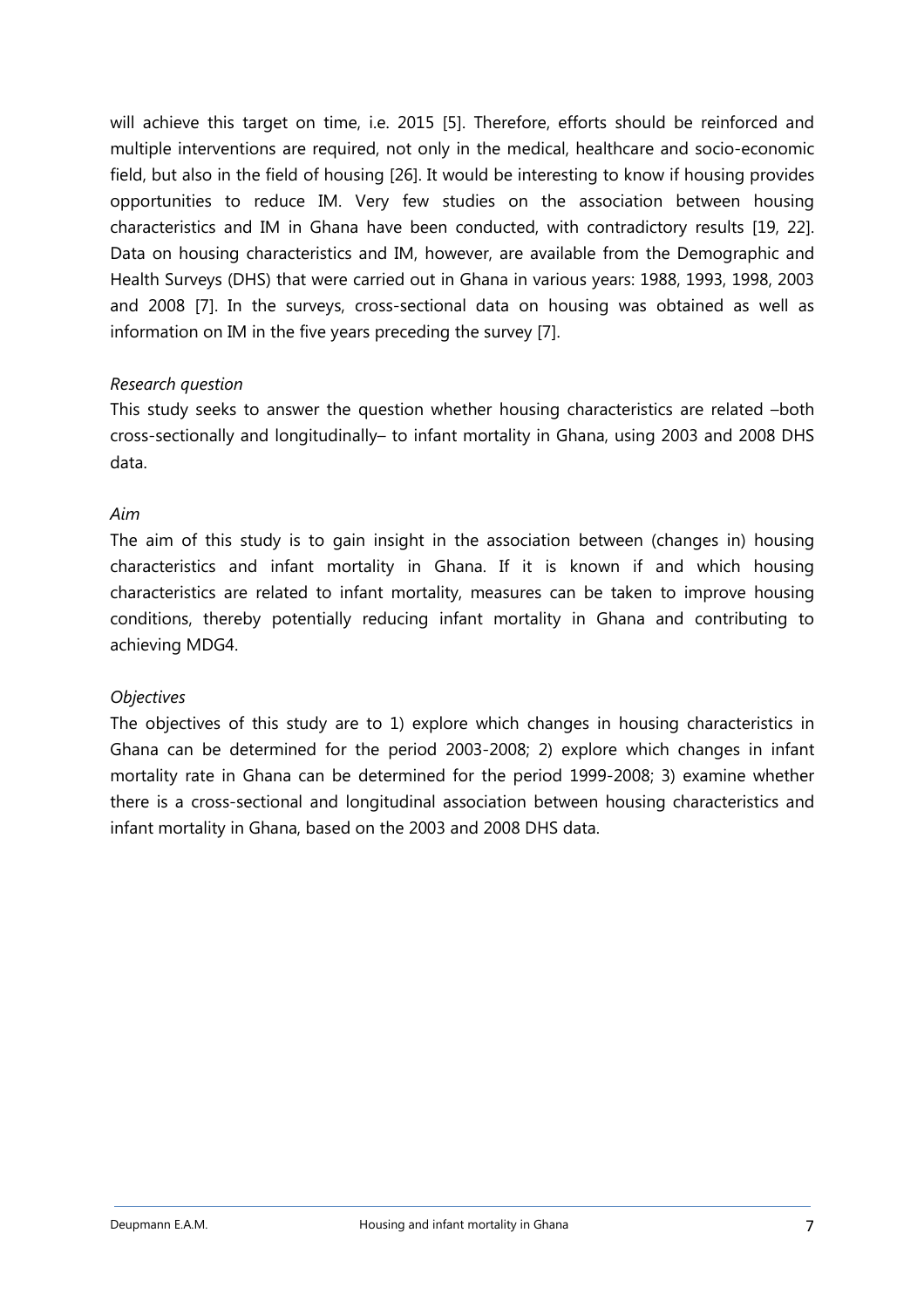#### **METHODS**

#### *Study area*

The Republic of Ghana is located on the African West coast [7]. Ghana's population was approximately 24.6 million in 2012 and 3.1% of the population was infant [27]. In 2012, the World Bank labelled Ghana as a lower middle-income country [28]. As a result of fast economic growth in recent years, many people migrated from rural to urban areas, resulting in a housing deficit and deteriorating housing conditions in urban areas [29].

#### *Study design*

An exploratory observational study was conducted, consisting of secondary analyses of Ghanaian data. Cross-sectional analyses were performed to investigate the association between housing characteristics and IM for the 2003 and 2008 survey separately. For the association over time, longitudinal analyses were used.

#### *Data sources for secondary analysis*

This study used data from the Ghanaian DHS. These national population-level sample surveys are performed by The DHS Program and designed to provide data to monitor the population and health situation in Ghana [7]. A two-stage sampling design was used to 1) select clusters and 2) select households from these clusters. All women (15-49 years of age) and men (15-59 years of age) in the selected households were eligible to participate in the survey [7]. They provided information about their current situation regarding socio-economic status, demographic characteristics and housing as well as information on events such as pregnancy, birth and death of a child in the five years preceding the survey [7]. For this study, the 2003 and 2008 birth recode files were used. These are the most recent datasets with similar variables, allowing comparison.

#### *Variables*

#### Outcome

IM is a dichotomous variable that indicates whether or not a child survived up to its first birthday. For this study, births were eligible that occurred in the five years preceding the survey in de jure households. Living children that went through infancy in this period were included as well as children that died between birth and first birthday in the five years preceding the survey.

#### Explanatory variables

Five housing characteristics were taken into account as explanatory variable: source of drinking water, type of sanitary facility, availability of electricity, type of flooring material and type of cooking fuel. Additionally, the analyses were controlled for six socio-economic and demographic characteristics: place of residence, wealth, age and educational level of the mother, gender of the child and being of multiple birth. For the longitudinal analysis an extra variable for 'year' was added. In order to simplify analyses, variables were recoded (table 1).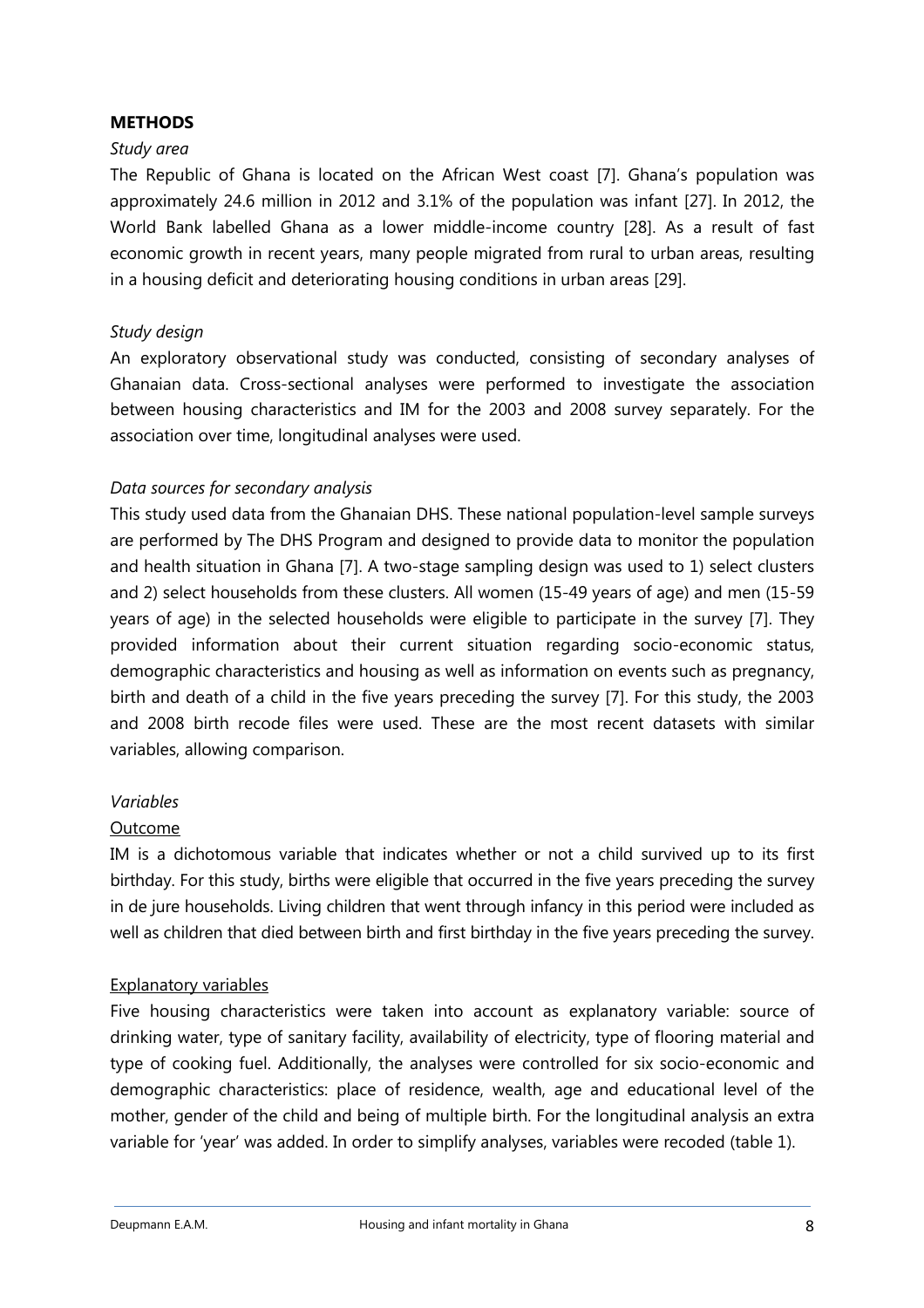#### *Missing data*

The DHS Program already imputed missing information that could be replaced by using dates "to avoid incomplete reporting or inconsistent information" [30]. However, not all missing data were imputed. As justified by Langkamp et al. (2010), cases with incomplete information on the explanatory variables were eliminated from the database if the number of cases with missing data was less than 10% of the total number of eligible cases [31]. Otherwise, imputation was applied.

#### *Sample size*

It has been suggested that for logistic regression a minimum of 5-15 cases per variable is needed to draw precise and accurate conclusions [32, 33]. In this study 11 variables were included in the separate years and 12 variables were included for the pooled data (table 1). Therefore, 55-165 and 60-180 cases were required respectively. For logistic regression, the number of events that occurs the least in the dichotomous outcome is leading [34].

#### *Statistical analysis*

A merged database with recoded variables was created, containing the pooled data from the 2003 and 2008 survey.

Descriptive statistics were performed on dependent and independent variables. Pearson's *X 2* was used to test whether the distribution of the variables was spread equally between both years and to explore the changes in housing characteristics and IM (table 2). Significant differences (p<.05) justified longitudinal analysis, apart from cross-sectional analysis.

Before entering the explanatory variables in the logistic regression models, Variance Inflation Factor (VIF) was used to test for multicollinearity between explanatory variables. A VIF >5 was considered problematic, requiring elimination of one of the variables from the model [35].

Univariable logistic regression was performed to assess the association between IM and all explanatory variables separately. Explanatory variables were considered statistically significant if  $p$ <.20. This liberal p-value is common in association research for keeping truly important variables in the model, outweighing the inclusion of unimportant variables [32].

Significant variables were then entered in a multivariable logistic regression model using method Enter. Since housing characteristics were the variables under study, they were included in the multivariable analysis regardless of their significance. For analysis of association over time the pooled data were used with an extra variable for year.

All analyses were conducted using sample-weighted data. IBM SPSS Statistics version 21 for windows was used for statistical analysis.

#### *Ethical considerations*

Permission for this secondary analysis of 2003 and 2008 Ghanaian DHS data was obtained from the Medical Ethics Review Committee (MERC) of the University Medical Center Utrecht. The DHS Program (www.dhsprogram.com; Rockville, Maryland, USA) approved the data usage for this study.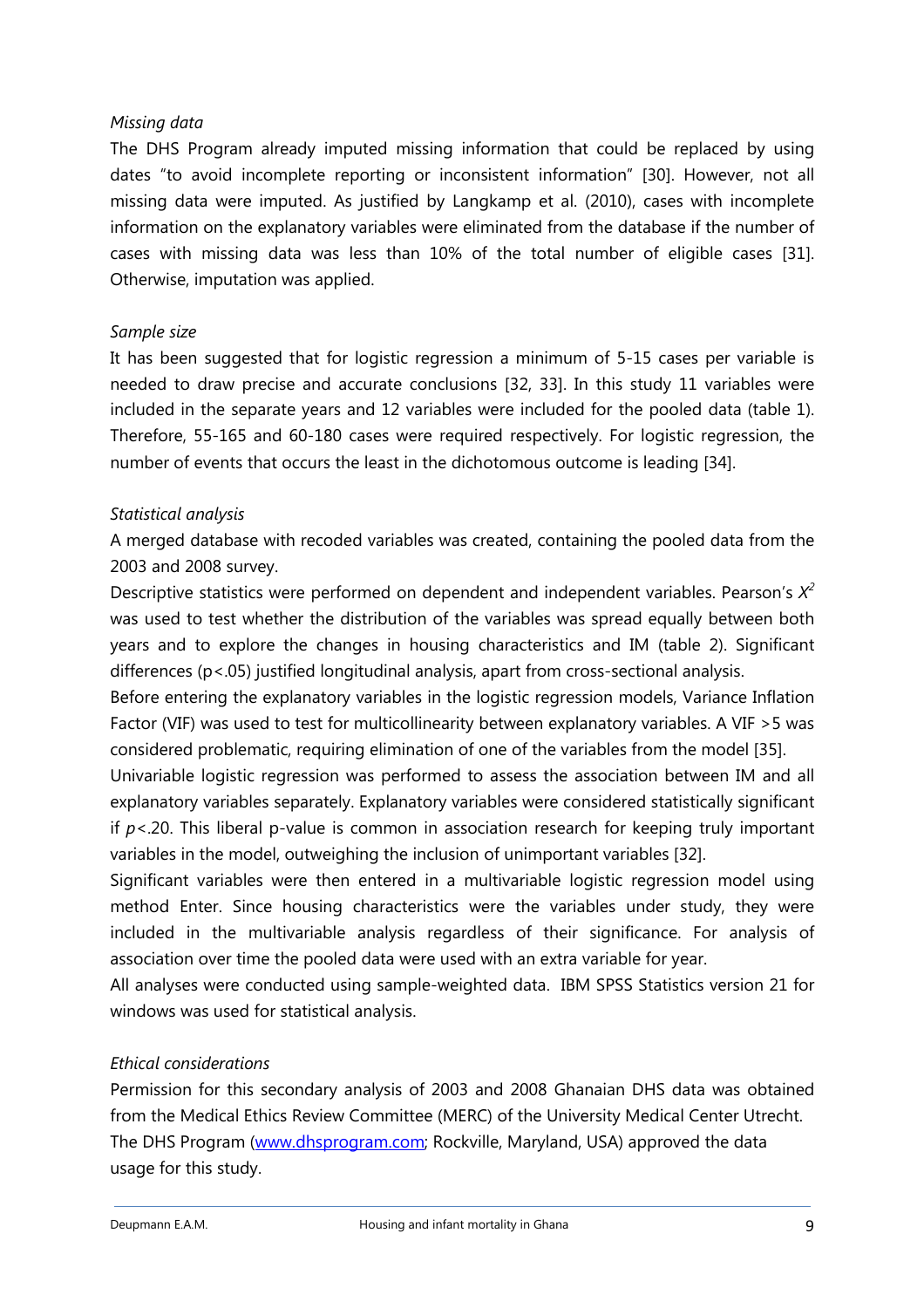#### **RESULTS**

#### *Characteristics of the study samples*

Of all eligible cases (i.e. living and dead infants), 0.51% of the cases (n=18) in the 2003 survey and 0.49% of the cases ( $n=14$ ) in the 2008 survey had missing data with regard to any of the explanatory variables. Therefore, these cases were deleted from the database. A total of 3,515 infants were included in the 2003 database: 3,294 living infants and 221 infant deaths. In the 2008 database 2,838 infants were included: 2,700 living infants and 138 infant deaths (table 2). Since the smallest number of cases was 138 infant deaths, the required number of cases was met and the sample size was presumably large enough to provide reliable answers to the research question.

#### *Trends in housing characteristics*

Significant differences in housing characteristics existed between 2003 and 2008 (table 2). In general, housing conditions improved in Ghana during this period. More households had access to improved drinking water and electricity and the use of non-solid fuels increased. However, a higher percentage of households used unimproved sanitary facilities and resided in houses with unfinished floors.

#### *Trends in infant mortality*

In the period 2004 - 2008, a lower percentage of infants died than in the period 1999 – 2003 (table 3). The IMR decreased from 61.6 per 1,000 live births (224/3,638) in the period 1999- 2003 to 47.8 per 1,000 live births (139/2,910) in the period 2004-2008: a 22% decrease. The IMR fluctuated between 1999 and 2008, but showed a steady decline through the years (figure 1).

#### *Multicollinearity*

With a maximum of 3.872, all VIF's were below the cut-off value of 5 (appendix 2). Thus, there was reason to believe that multicollinearity was limited and no variables had to be eliminated from the model.

#### *Univariable logistic regression*

The results of the univariable (unadjusted) analyses are presented in table 4. It is particularly socio-economic and demographic variables that are significantly associated with IM, especially in the pooled data. Housing characteristics only appear to be of limited significance for IM. In the 2003 data, unfinished flooring and solid fuel use were significantly associated with IM. Unfinished flooring decreased the odds ratio (OR) of IM with 25% as compared to finished flooring. Solid fuel use was found to increase to OR of IM with 132%. In the 2008 data, unimproved drinking water was the only housing characteristic that was significantly associated with IM; it diminished the OR of IM with 66%. Finally, the results for the pooled data showed that unimproved drinking water and solid fuel were significantly associated with IM. Unimproved drinking water diminished the OR of IM with 41% as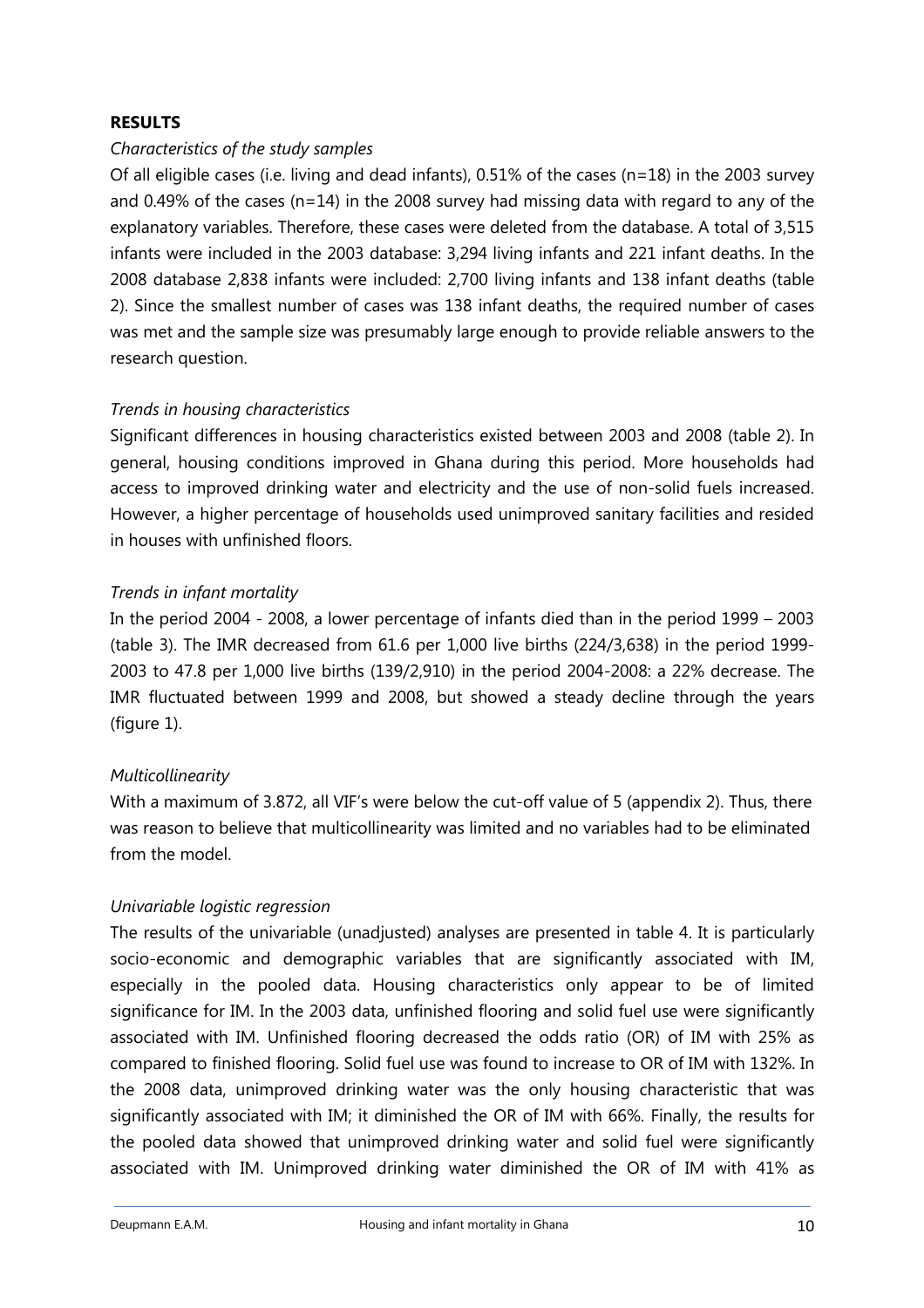compared to (improved) piped water. The use of solid fuel increased the OR of IM with 91%. Sanitary facilities and the availability of electricity were not significantly associated with IM, neither cross-sectionally nor longitudinally.

# *Multivariable logistic regression*

The results of the multivariable analyses, controlling for all variables, are presented in table 5. Again, it were mostly socio-economic and demographic variables that were significantly associated with IM, both cross-sectional and longitudinal. Primary education of the mother, being a boy and rural residency increased the OR of IM in the 2003 data and over time. Being of multiple birth increased the OR of IM in the 2003, 2008 and pooled data. Lastly, lower wealth was associated with a higher OR of IM in the 2008 data. In short, these socioeconomic and demographic variables increased the risk of IM.

Unimproved drinking water diminished the OR of IM in the 2003, 2008 and pooled data. In 2003 and 2008, the risk of IM among users of unimproved drinking water reduced by 56% and 69% respectively, as compared to users of (improved) piped water. Unfinished flooring significantly reduced the OR of IM in the 2003 data. Furthermore, solid fuel use increased the OR of IM, thereby enlarging the risk of IM, both in the 2003 data and longitudinally.

For the pooled data, an extra variable was added (year of survey). Across time, the OR of IM decreased.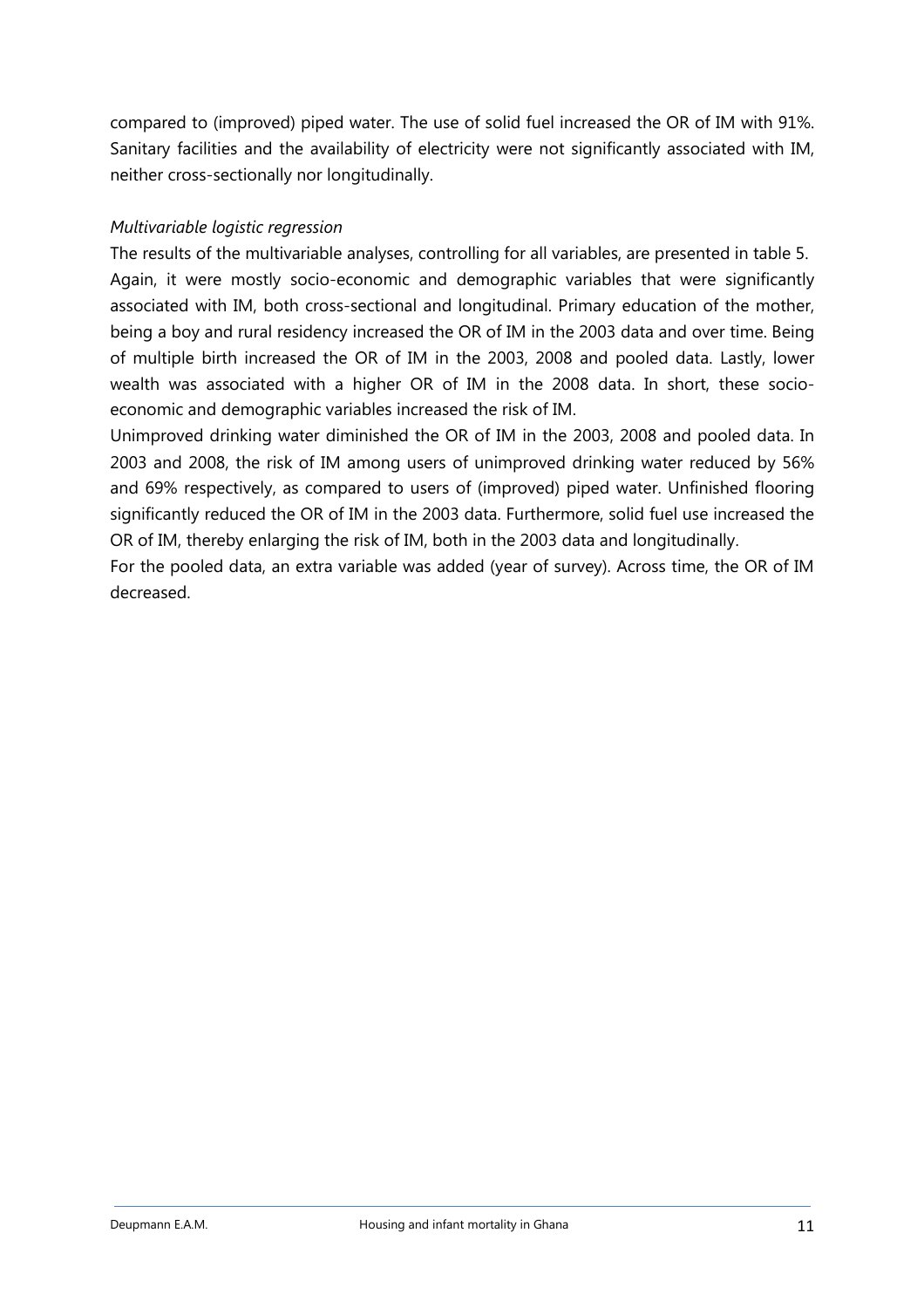#### **DISCUSSION**

#### *Key results*

This study examined the cross-sectional and longitudinal association between housing characteristics and IM in Ghana, based on the 2003 and 2008 DHS data. In addition, changes in housing characteristics and IMR across time were explored.

The study revealed that most housing conditions significantly improved in Ghana in the period 2003-2008. Several efforts have been made in these years to ameliorate housing conditions, such as increasing access to safe drinking water and hygienic sanitary facilities, slum upgrading projects and electrification [36, 37]. Despite these efforts, the percentage of households with unimproved sanitary facilities and unfinished floors increased between 2003 and 2008. This is most likely due to ongoing urbanization and slum growth [38] as was already suggested by Van de Poel et al. (2009): "It seems likely that this characteristic [unfinished floors] identifies slum dwellings" [12]. However, one would also expect the quality of other housing characteristics to be diminished [38].

Furthermore, the IMR decreased between the first and second period under study. Again, multiple efforts –particularly in the medical and healthcare field– have been made to achieve a decrease in IM, such as the introduction of various vaccines, strategies to address malnutrition, distribution of insecticide-treated nets and the expansion of health services [5]. The reduction of IM is reflected in table 2 and 3 as well as in the results of the multivariable logistic regression of the pooled data, which show a diminished risk of IM in 2008 as compared to 2003.

This study demonstrated that the use of poor quality (solid) cooking fuel is associated with an increased OR of IM, both in the 2003 data and in the pooled data. Since infants often spent much time indoors, they are easily exposed to indoor air pollution from burning solid fuels such as firewood or animal dung [21]. Exposure to indoor air pollution can lead to acute respiratory infection, which is one of the major causes of infant death worldwide [39, 40]. This result is consistent with previous findings that show that the use of solid fuels enlarges the risk of infant death [10, 37]. Consequently, the use of cleaner and safer non-solid fuels can potentially contribute to a decrease of IM [21, 40]. For many households however, solid fuels are more easily available than non-solid fuels. In addition, research indicates that even when people have access to non-solid fuels, many cannot afford them [37].

Paradoxically, poorer quality drinking water and unfinished flooring lowered the OR of IM, suggesting a protective effect. This unexpected association might be due to the fact that households living in poor housing conditions are more aware of the adverse effects on infant health and are deliberately trying to avoid the risks associated with poor housing quality [41]. Another explanation for the unexpected association between housing characteristics and IM could simply be a limited impact of poor housing conditions on infant health. Most of these young children are breastfed, they do not use sanitary facilities as older children or adults do and they are probably carried a relatively large amount of the time [7]. Therefore, type of drinking water, sanitation, electricity and flooring material might be of less importance. These suggestions may explain why other studies also do not find evidence for the association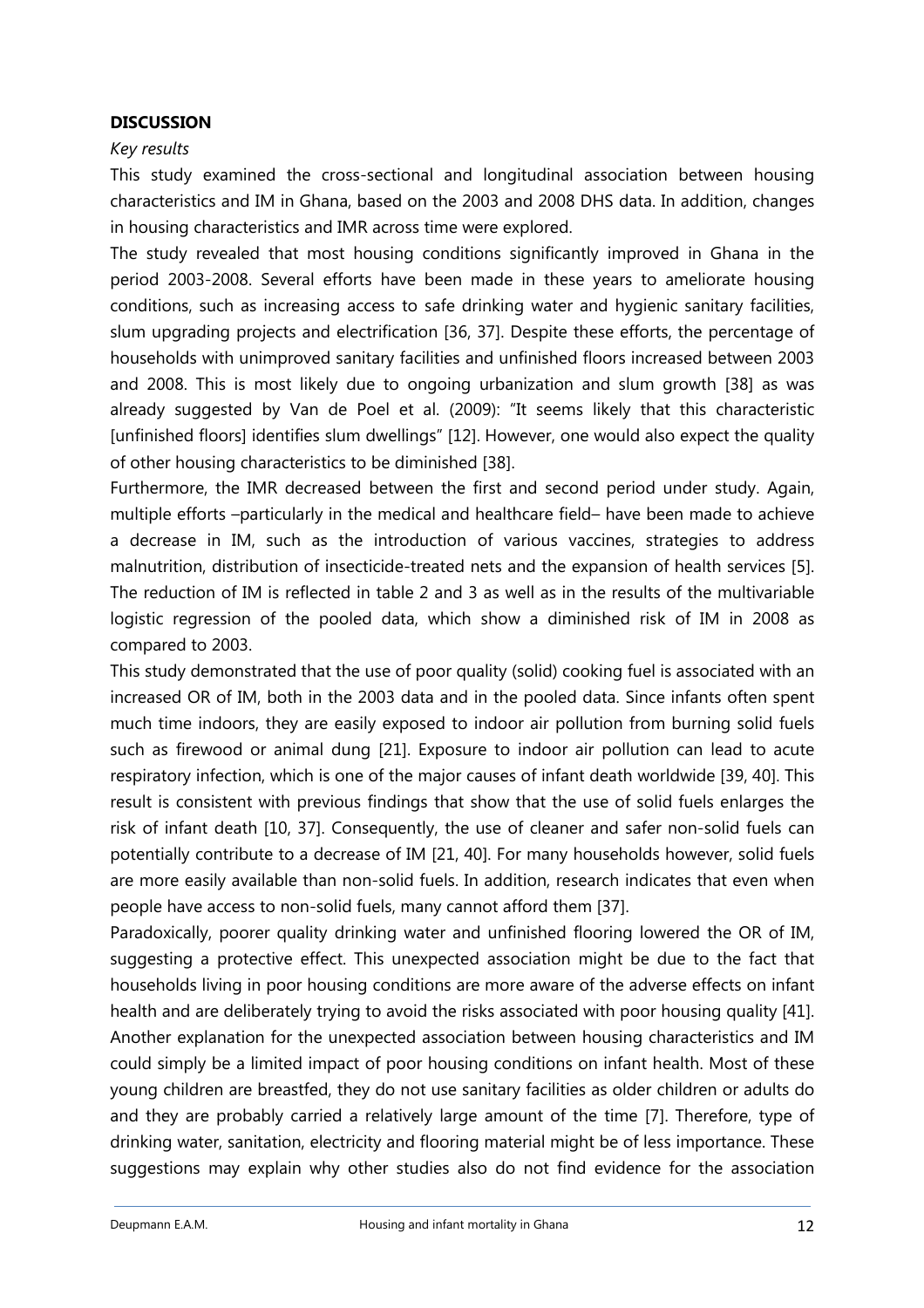between poor housing and increased odds of IM [12, 22]. However, the findings from this study are inconsistent with the results from the majority of studies on this subject. Multiple studies explicitly suggest a strongly protective effect of high quality drinking water and finished flooring against IM [8, 12, 14, 16, 25].

Apart from the association between housing characteristics and IM, this study revealed that socio-economic and demographic variables appear to be important determinants of IM. The results suggest that improving the educational level of the mother and increasing wealth through income might also contribute to a decline in IM. The high(er) risk of IM in rural areas can partly be explained by harmful and undesirable living conditions but also by a reduced availability of and a lower proximity to health care facilities and lower quality of health services [12]. Therefore, increasing adequate distribution of high-quality health care facilities in rural areas could also help to reduce IM.

#### *Strengths*

This study has several strengths. First, not only cross-sectional analyses were performed in this study, but also longitudinal analyses. Combining data from different surveys taken at different times allowed these longitudinal analyses. As a consequence, this study stands out from other studies, which often only analyze data from one survey. Second, not only housing characteristics, but also socio-economic and demographic variables were included in the study. This results in a more complete analysis of the association between housing characteristics and IM, controlling for as many covariates that are closely associated with IM as possible. Third, the data used for this analysis is collected and processed by The DHS Program in a highly standardized way, resulting in high-quality data that is comparable over time.

# *Limitations*

This study has several limitations. First, cases of IM were included that occurred in a 5-year period preceding the survey to ensure a large enough sample of infant deaths. However, it is conceivable that housing characteristics and socio-economic and demographic variables changed in that period. As a consequence, characteristics of the explanatory variables as collected during the survey differ from the characteristics at the time of infant death. This could potentially result in a biased association between IM and housing. Additionally, a common problem with survey data is the misreporting of infant deaths. This is especially the case when children die early in infancy, among women who have several children or in cases where IM took place a long time ago [7]. This may result in underestimation of IMR. Second, based on the method that was used to calculate the required number of cases, the sample size was large enough to provide reliable results. However, other methods for determining the sample size result in a larger required number of cases. For example, Machin et al. (2009) suggest that at least  $10(r+1)$  cases should be included, with r being the number of regression parameters to be estimated [42]. For the analyses in the separate years 30 regression parameters were included (table 1), resulting in 310 required cases. In the pooled data 32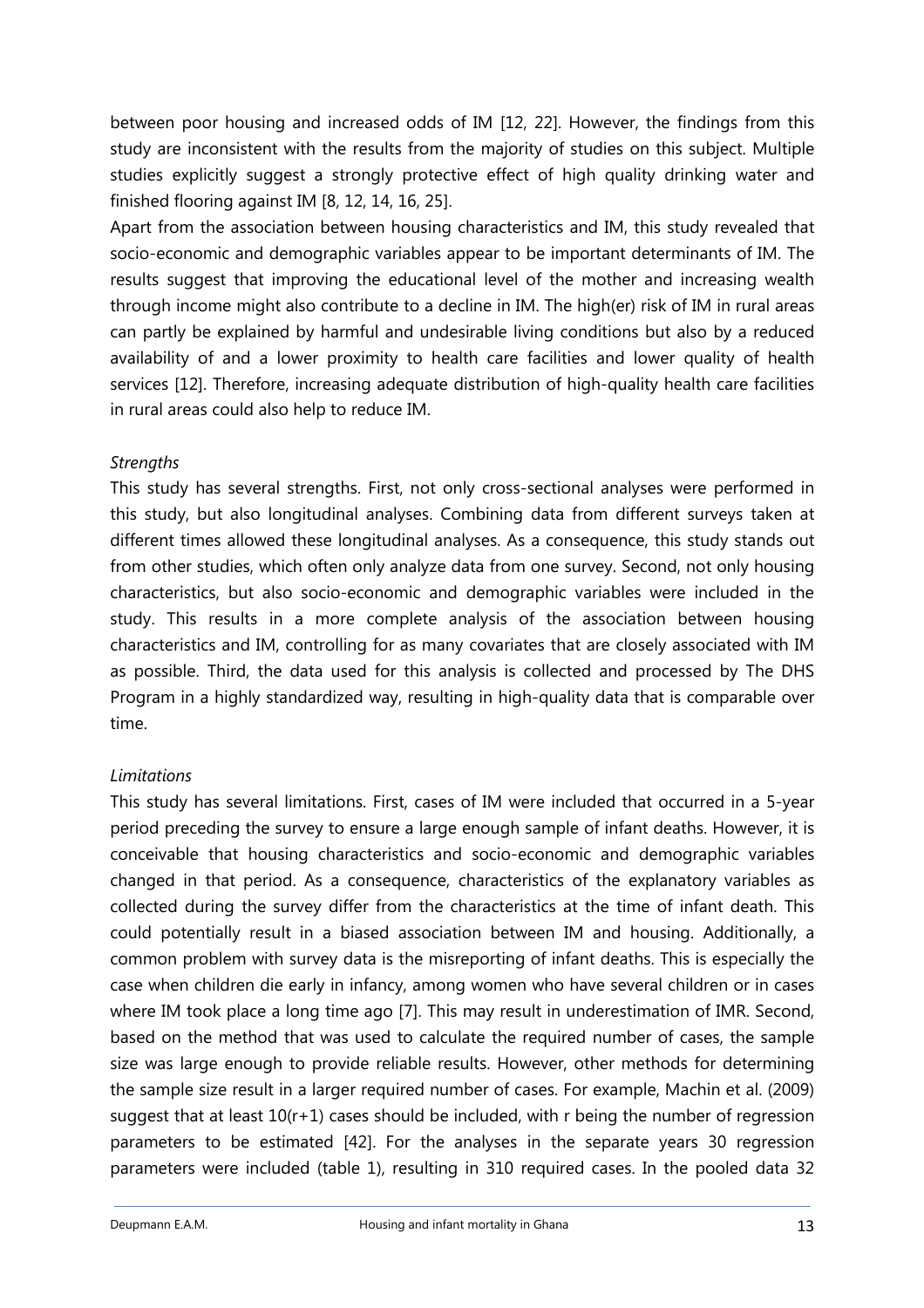regression parameters were included (table 1), which required 330 cases. This means that the sample size would have been to small for the cross-sectional analyses. As a consequence, it would be less likely to detect existing associations [43]. Lastly, the wealth index is relative to survey and year and therefore it is not properly comparable between years. Currently, it is investigated if a comparative wealth index can be composed. Up till now, tests are mainly focused on cross-national data and not on intra-country data. Therefore, it is not possible yet to use a comparative wealth index in longitudinal analyses of national data. Consequently, it is best to use the regular wealth index for comparison across time [44].

#### *Generalisability*

For both surveys data was collected in a large, randomly selected sample, reflecting the whole target population in Ghana. The sampling procedure, a stratified two-stage sample design, minimized selection bias. Therefore, the findings of this study can be generalized to the country as a whole and possibly to other, similar countries.

#### *Future research*

There has already been a considerable amount of research into the association between housing characteristics and IM, albeit not specifically in Ghana. Most of that research is based on survey data and many of these studies show contradictory results. In many studies a clear association has been found between poor quality housing and the risk of IM. In other studies, however, this association has not been demonstrated. Therefore, future research should preferably focus on the measurement of the effectiveness of housing upgrading, linked with clear outcome measures such as IM.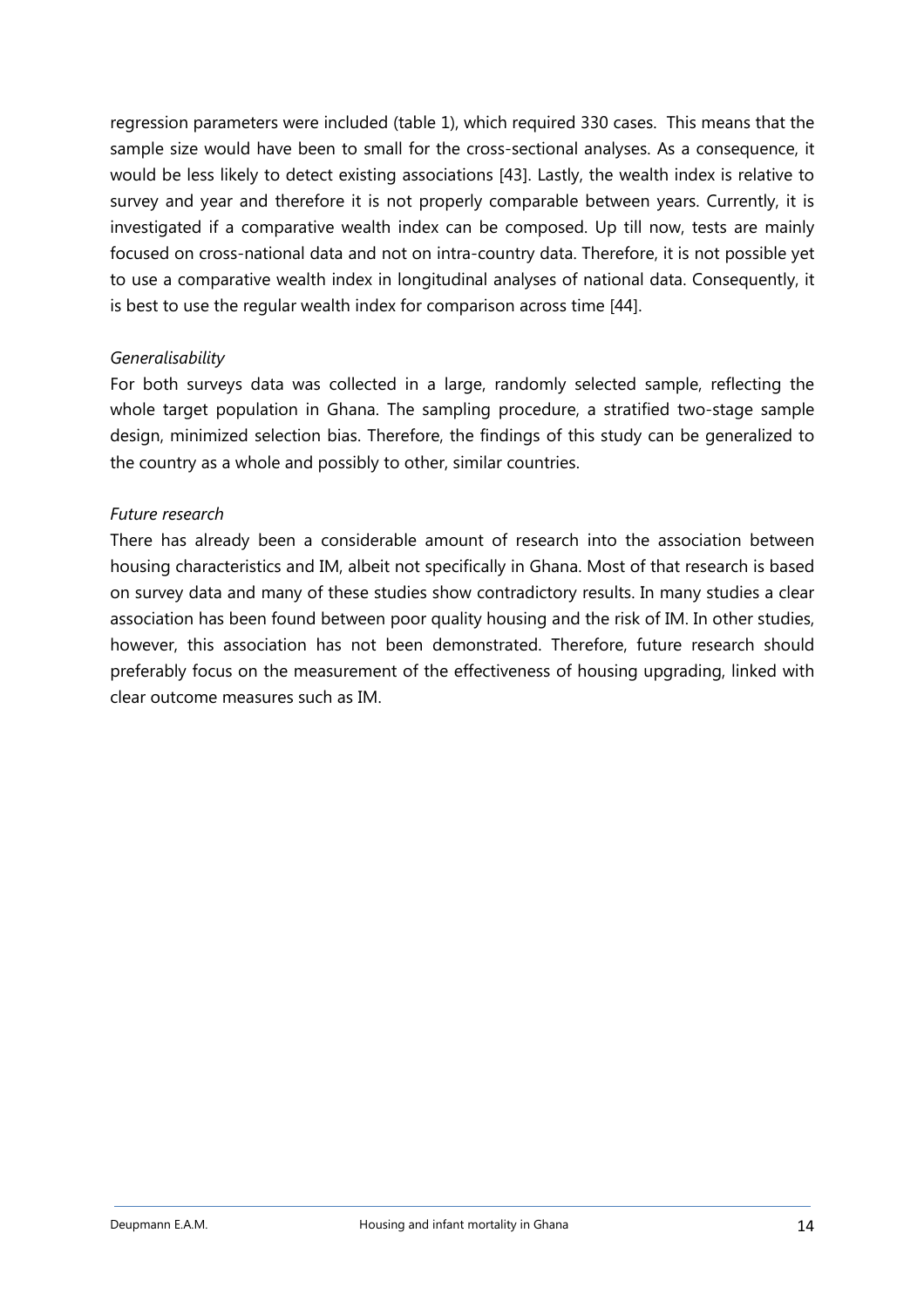#### **CONCLUSION**

In this study the association between housing characteristics and IM in Ghana was explored using the DHS birth recode databases of 2003 and 2008. Controlling for socio-economic and demographic variables, the results of both the cross-sectional and longitudinal analyses demonstrate an increased risk of IM due to the use of solid fuels and, paradoxically, a protective effect of unimproved drinking water and unfinished flooring on IM.

Between 2003 and 2008 housing conditions improved and IMR diminished. However, there is no clear association between both developments. On the contrary: in general, poor housing characteristics appear to be protective against IM. Consequently, one would have expected an increase in IM as housing conditions improved over the years.

Given the results, this study adds to the conflicting evidence for the association between housing characteristics and IM. This means that a clear insight into the association between housing characteristics and IM is still lacking.

In conclusion, housing characteristics –with the exception of solid fuels– do not seem to be important determinants of IM in Ghana. Therefore it is expected that in Ghana, reducing IM through housing has only limited results.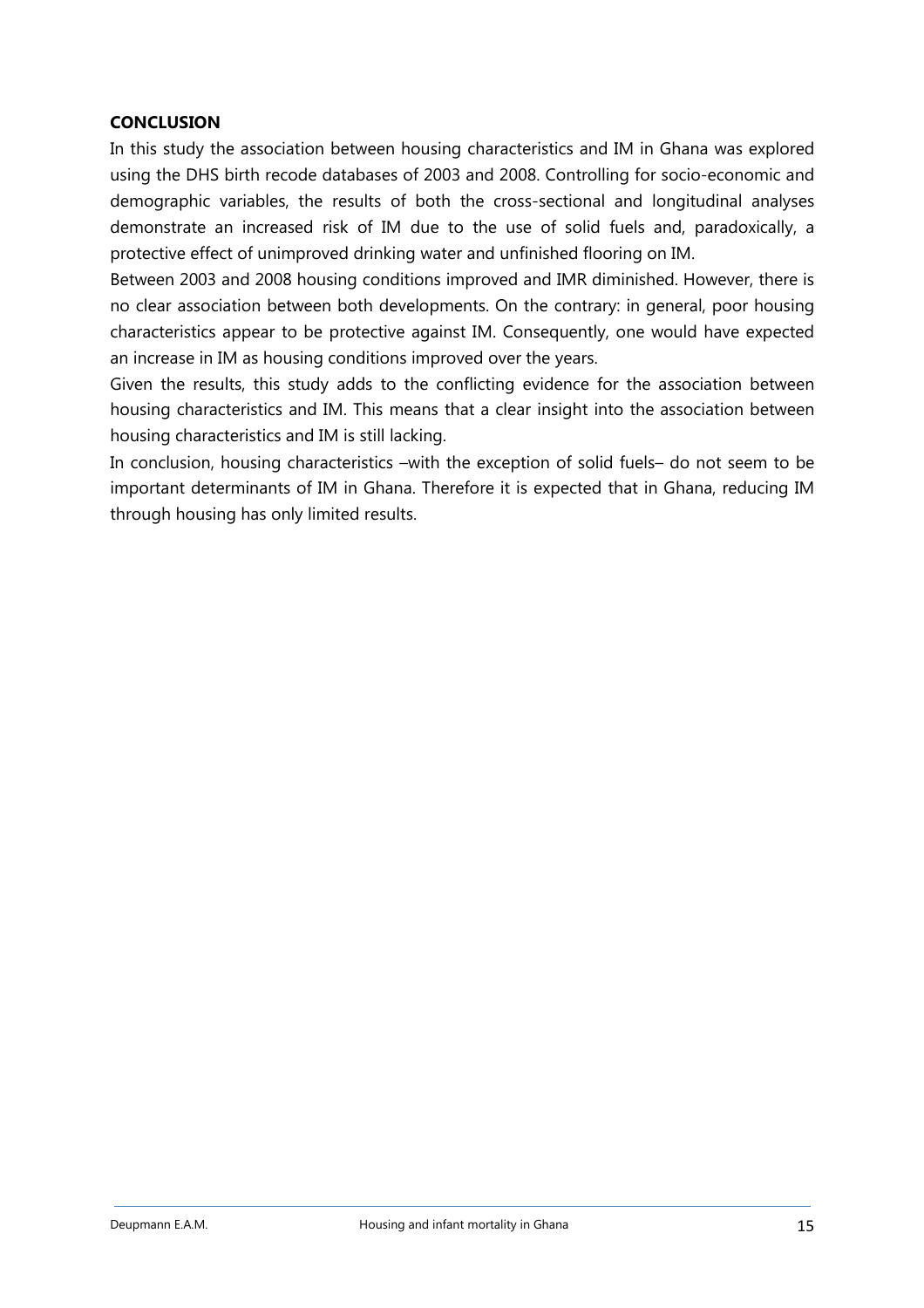#### **REFERENCES**

1. [http://apps.who.int/gho/data/view.main.182?lang=en]

2. [http://databank.worldbank.org/data/views/reports/tableview.aspx]

3. [http://databank.worldbank.org/data/views/reports/tableview.aspx]

4. [http://www.who.int/gho/child\_health/mortality/mortality\_under\_five\_text/en/]

5. National Development Planning Commission, United Nations Development Programme, Ghana: **Goal 4: Reduce Child Mortality. Key factors contributing to the progress.** In *2010 Ghana Millennium Development Goals Report.* Edited by Anonymous Ghana: UNDP and NDPC/COG; 2012:34.

6. United Nations: **Goal 4. Reduce child mortality.** In *The Millennium Development Goals Report 2013.* Edited by Anonymous New York: United Nations; 2013:24-27.

7. Ghana Statistical Service (GSS), Ghana Health Service (GHS), ICF Macro: *Ghana Demographic and Health Survey 2008:* Accra, Ghana: GSS, GHS, ICF Macro; 2009.

8. Fink G, Gunther I, Hill K: **The effect of water and sanitation on child health: Evidence from the demographic and health surveys 1986-2007.** *Int J Epidemiol* 2011, **40**(5):1196-1204.

9. Folasade IB: **Environmental factors, situation of women and child mortality in southwestern Nigeria.** *Soc Sci Med* 2000, **51**(10):1473-1489.

10. Kayode GA, Adekanmbi VT, Uthman OA: **Risk factors and a predictive model for underfive mortality in Nigeria: Evidence from Nigeria demographic and health survey.** *BMC Pregnancy and Childbirth* 2012, **12**.

11. Feng XL, Theodoratou E, Liu L, Chan KY, Hipgrave D, Scherpbier R, Brixi H, Guo S, Chunmei W, Chopra M, Black RE, Campbell H, Rudan I, Guo Y: **Social, economic, political and health system and program determinants of child mortality reduction in China between 1990 and 2006: A systematic analysis.** *J Glob Health* 2012, **2**(1):10405.

12. Van De Poel E, O'Donnell O, Van Doorslaer E: **What explains the rural-urban gap in infant mortality: Household or community characteristics?** *Demography* 2009, **46**(4):827-850.

13. Thomson H, Thomas S, Sellstrom E, Petticrew M: **Housing improvements for health and associated socio-economic outcomes.** *Cochrane Database Syst Rev* 2013, **2**:CD008657.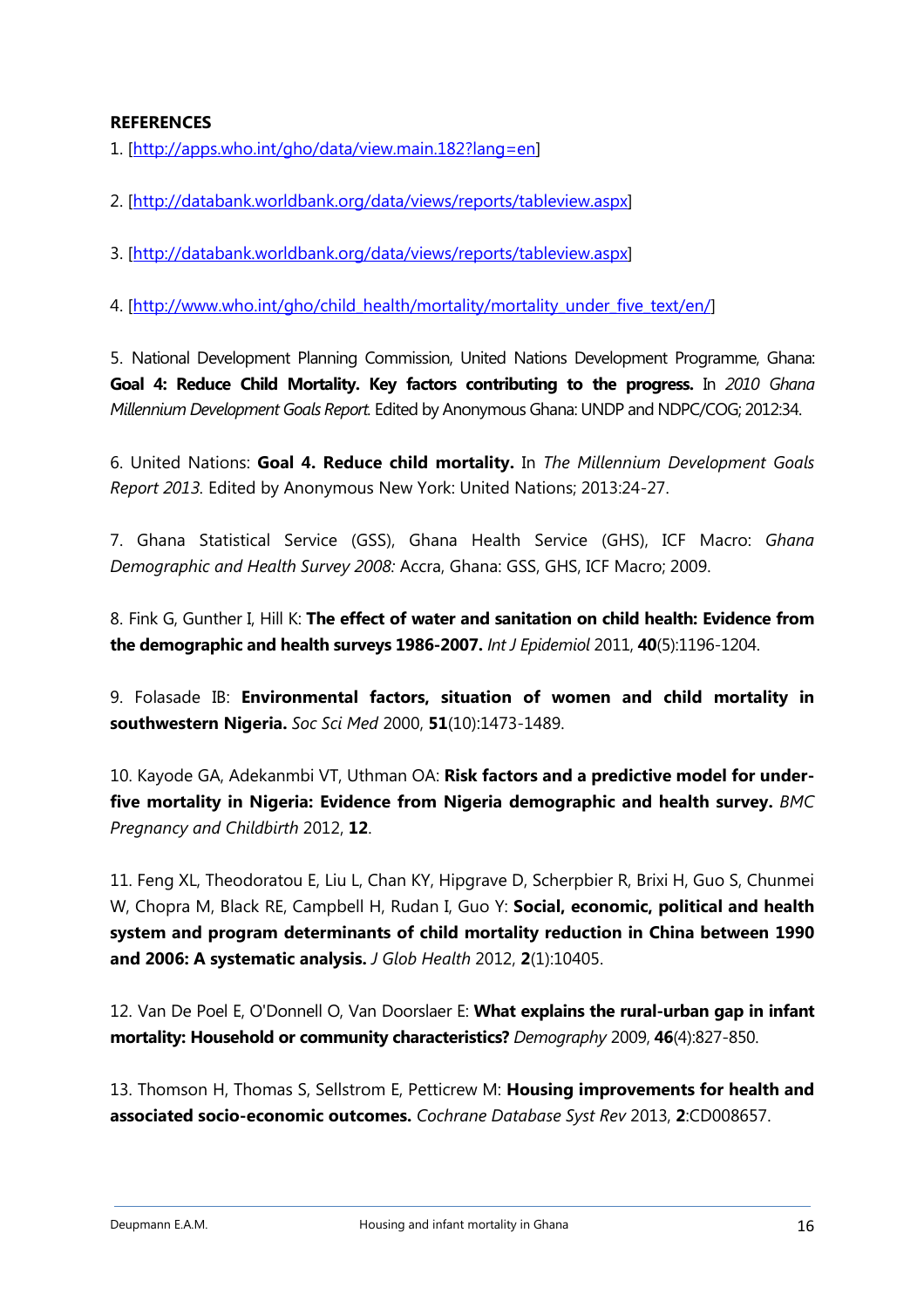14. Cheng JJ, Schuster-Wallace CJ, Watt S, Newbold BK, Mente A: **An ecological quantification of the relationships between water, sanitation and infant, child, and maternal mortality.** *Environmental Health: A Global Access Science Source* 2012, **11**(1).

15. Emmelin A, Wall S: **Indoor air pollution: A poverty-related cause of mortality among the children of the world.** *Chest* 2007, **132**(5):1615-1623.

16. Rutstein SO: **Factors associated with trends in infant and child mortality in developing countries during the 1990s.** *Bull WHO* 2000, **78**(10):1256-1270.

17. Wang L: **Determinants of child mortality in LDCs: Empirical findings from demographic and health surveys.** *Health Policy* 2003, **65**(3):277-299.

18. Gakidou E, Oza S, Fuertes CV, Li AY, Lee DK, Sousa A, Hogan MC, Vander Hoorn S, Ezzati M: **Improving child survival through environmental and nutritional interventions: The importance of targeting interventions toward the poor.** *J Am Med Assoc* 2007, **298**(16):1876-1887.

19. Awini E, Mattah P, Sankoh O, Gyapong M: **Spatial variations in childhood mortalities at the Dodowa Health and Demographic Surveillance System site of the INDEPTH Network in Ghana.** *Tropical Medicine and International Health* 2010, **15**(5):520-528.

20. Hanf M, Nacher M, Guihenneuc C, Tubert-Bitter P, Chavance M: **Global determinants of mortality in under 5s: 10 year worldwide longitudinal study.** *BMJ* 2013, **347**:f6427.

21. Bassani DG, Jha P, Dhingra N, Kumar R: **Child mortality from solid-fuel use in India: a nationally-representative case-control study.** *BMC Public Health* 2010, **10**:491.

22. Shier RP, Dollimore N, Ross DA, Binka FN, Quigley M, Smith PG: **Drinking water sources, mortality and diarrhoea morbidity among young children in Northern Ghana.** *Trop Med Int Health* 1996, **1**(3):334-341.

23. Kyu HH, Shannon HS, Georgiades K, Boyle AH: **Association of Urban Slum Residency with Infant Mortality and Child Stunting in Low and Middle Income Countries.** *Biomed Research International* 2013, :604974.

24. Fuchs R, Pamuk E, Lutz W: **Education or Wealth: Which Matters More for Reducing Child Mortality in Developing Countries?** *Vienna Yearbook of Population Research* 2010, **8**:175-199.

25. Hoque BA, Chakraborty J, Chowdhury JTA, Chowdhury UK, Ali M, El Arifeen S, Sack RB: **Effects of environmental factors on child survival in Bangladesh: A case control study.**  *Public Health* 1999, **113**(2):57-64.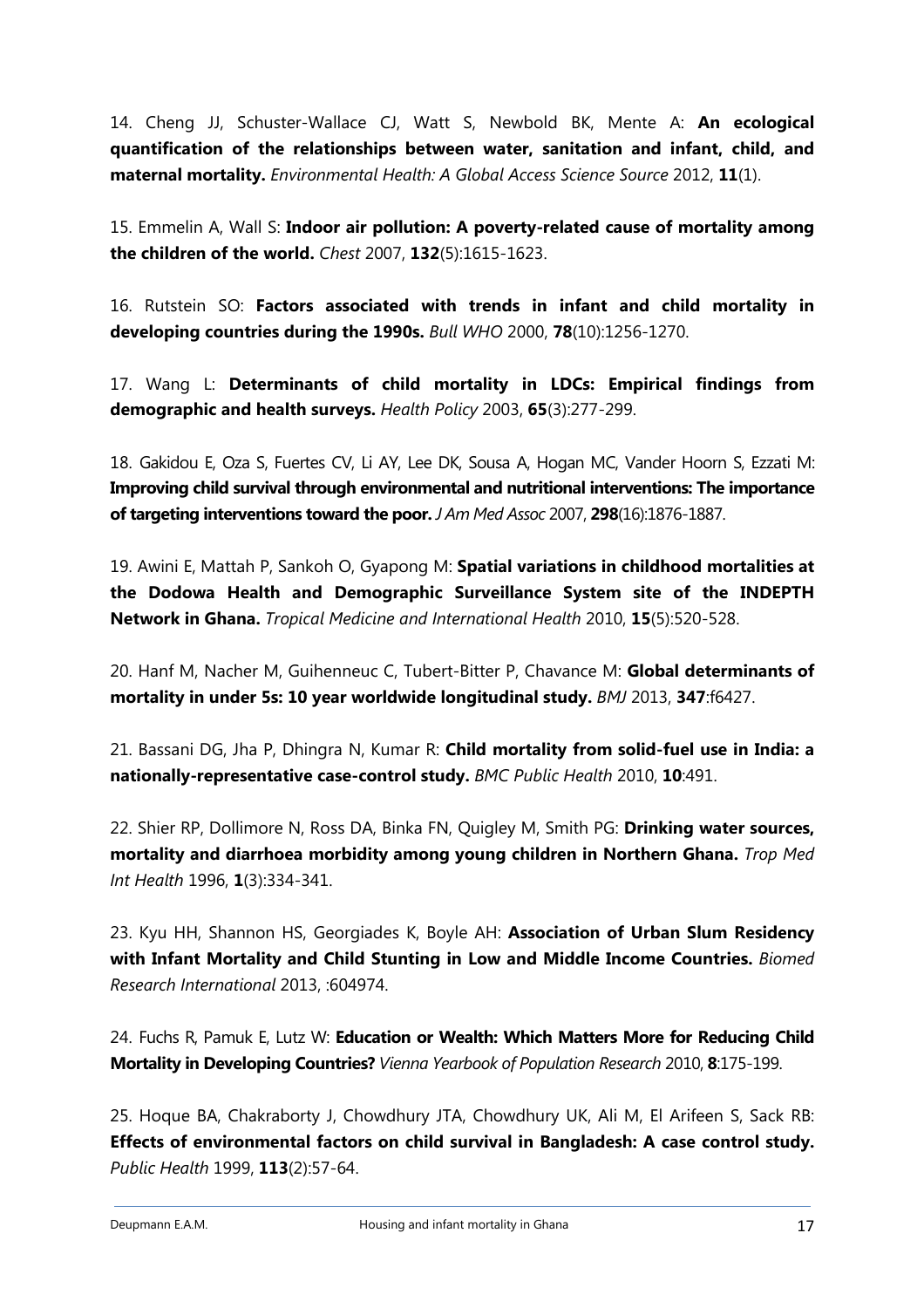26. World Health Organization, World Health Organization, Secretariat of the Commission on Social Determinants of Health: *Action on the social determinants of health: learning from previous experiences.* Geneva, Switzerland: WHO; 2005.

27.

[http://www.census.gov/population/international/data/idb/region.php?N=%20Results%20&T =15&A=separate&RT=0&Y=2012&R=-1&C=GH]

28. [http://data.worldbank.org/indicator/NY.GNP.PCAP.CD/countries/GH-ZF-XN-1W?display=graph]

29. [http://www.theguardian.com/global-development/poverty-matters/2013/oct/28/ghanaslum-regeneration-housing-deficit]

30. Croft T: *DHS Data editing and imputation:* Calverton, Maryland, USA: Measure DHS.

31. Langkamp DL, Lehman A, Lemeshow S: **Techniques for handling missing data in secondary analyses of large surveys.** *Acad Pediatr* 2010, **10**(3):205-210.

32. Babyak MA: **What you see may not be what you get: A brief, nontechnical introduction to overfitting in regression-type models.** *Psychosom Med* 2004, **66**(3):411-421.

33. Courvoisier DS, Combescure C, Agoritsas T, Gayet-Ageron A, Perneger TV: **Performance of logistic regression modeling: beyond the number of events per variable, the role of data structure.** *J Clin Epidemiol* 2011, **64**(9):993-1000.

34. Peduzzi P, Concato J, Kemper E, Holford TR, Feinstem AR: **A simulation study of the number of events per variable in logistic regression analysis.** *J Clin Epidemiol* 1996, **49**(12):1373-1379.

35. O'Brien RM: **A caution regarding rules of thumb for variance inflation factors.** *Quality and Quantity* 2007, **41**(5):673-690.

36. [http://mirror.unhabitat.org/list.asp?typeid=13&catid=198]

37. Prasad G: **Improving access to energy in sub-Saharan Africa.** *Current Opinion in Environmental Sustainability* 2011, **3**(4):248-253.

38. Owusu G, Agyei-Mensah S, Lund R: **Slums of hope and slums of despair: Mobility and livelihoods in Nima, Accra.** *Norsk Geografisk Tidsskrift* 2008, **62**(3):180-190.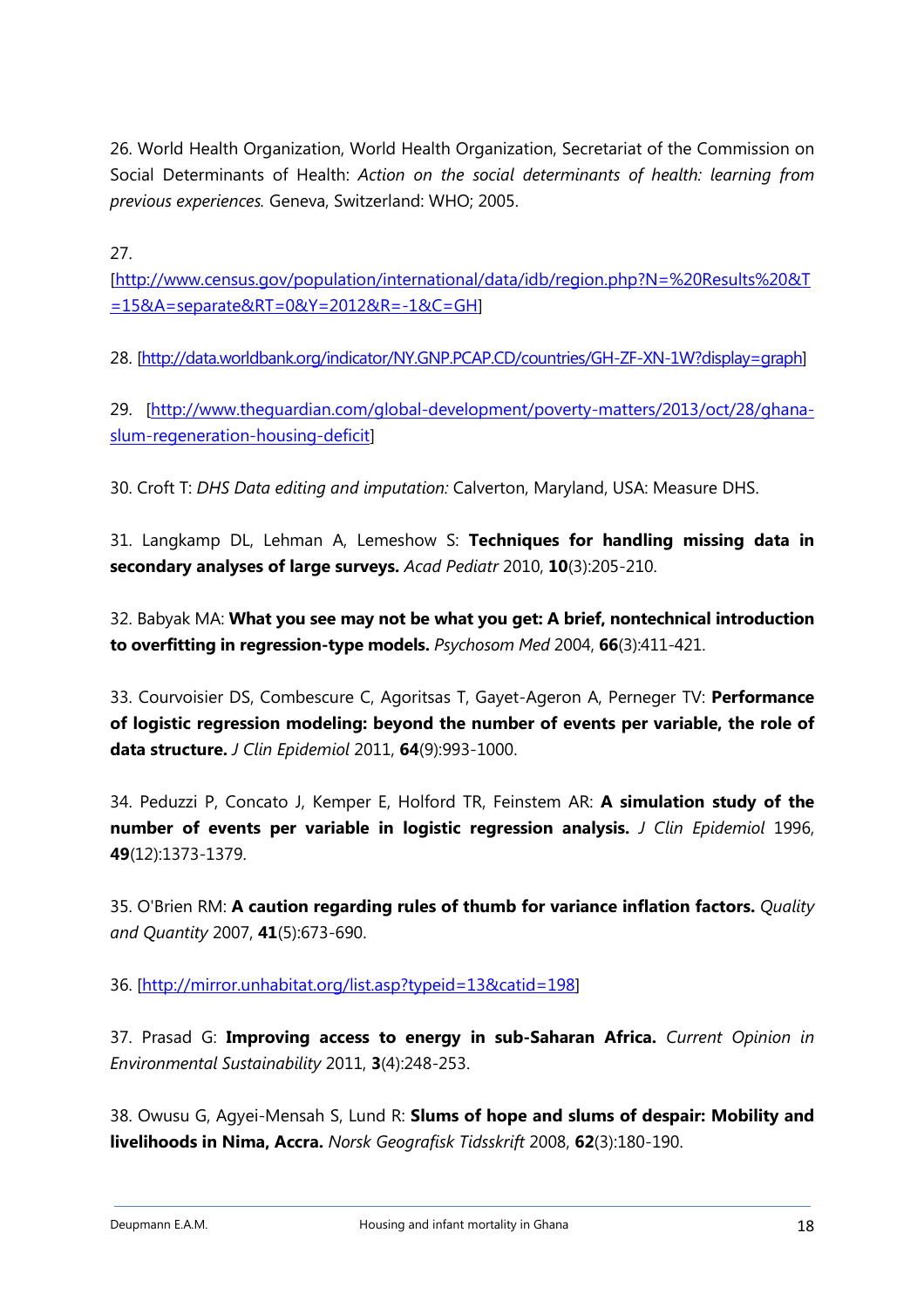39. Rehfuess EA, Tzala L, Best N, Briggs DJ, Joffe M: **Solid fuel use and cooking practices as a major risk factor for ALRI mortality among African children.** *J Epidemiol Community Health* 2009, **63**(11):887-892.

40. Tielsch JM, Katz J, Thulasiraj RD, Coles CL, Sheeladevi S, Yanik EL, Rahmathullah L: **Exposure to indoor biomass fuel and tobacco smoke and risk of adverse reproductive outcomes, mortality, respiratory morbidity and growth among newborn infants in south India.** *Int J Epidemiol* 2009, **38**(5):1351-1363.

41. [http://areweb.berkeley.edu/candidate/sites/areweb.berkeley.edu/files/water\_and\_infant\_0.pdf]

42. Machin D, Campbell MJ, Tan SB, Tan SH: **Practicalities.** In *Sample Size Tables for Clinical Studies.* 3rd edition. Edited by Anonymous Chichester, West Sussex, United Kingdom: Wiley-Blackwell; 2009:12-14.

43. Zodpey SP: **Sample size and power analysis in medical research.** *Indian J Dermatol Venereol Leprol* 2004, **70**(2):123-128.

44. Rutstein S, Staveteig S: *Making the Demographic and Health Surveys Wealth Index Comparable. DHS Methodological Reports No. 9.* Rockville, Maryland, USA: ICF International; 2014.

45. [http://www.wssinfo.org/definitions-methods/watsan-ladder/]

46. Amouzou A, Hill K: **Child Mortality and Socioeconomic Status in Sub-Saharan Africa.**  *African Population Studies* 2004, **19**(1).

47. Van de Poel E, O'Donnell O, Van Doorslaer E: **Are urban children really healthier? Evidence from 47 developing countries.** *Soc Sci Med* 2007, **65**(10):1986-2003.

48. Rutstein S, Johnson K: *The DHS Wealth Index. DHS Comparative Reports No. 6.* Calverton, Maryland, U.S.A.: ORC Macro; 2004.

49. Anderson BA, Romani JH, Phillips HE, Van Zyl JA: **Environment, access to health care, and other factors affecting infant and child survival among the African and coloured populations of South Africa, 1989-94.** *Popul Environ* 2002, **23**(4):349-364.

50. Fotso J-, Ezeh AC, Madise NJ, Ciera J: **Progress towards the child mortality millennium development goal in urban sub-Saharan Africa: The dynamics of population growth, immunization, and access to clean water.** *BMC Public Health* 2007, **7**.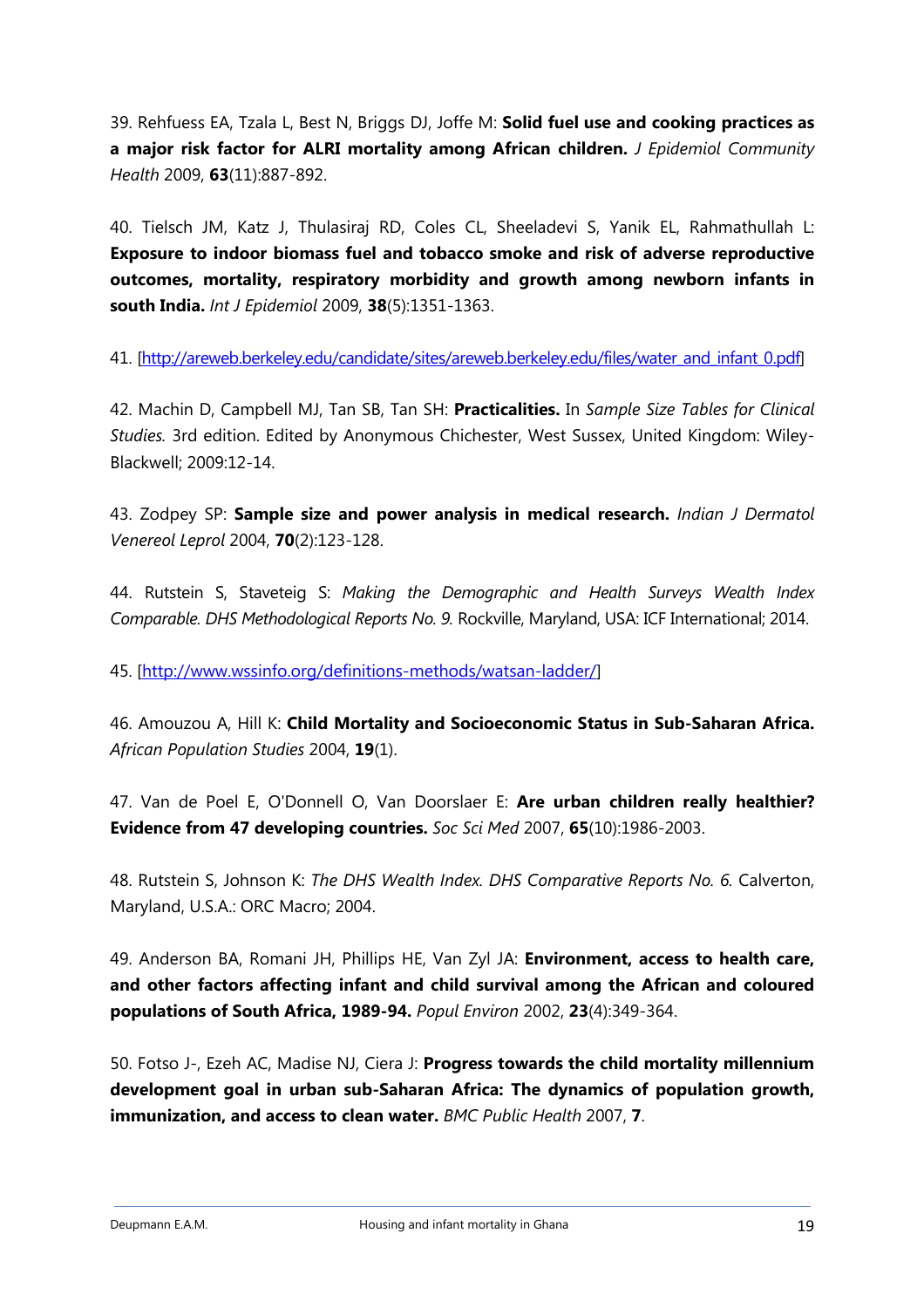51. Oloo JO: **Child Mortality in Developing Countries: Challenges and Policy Options.**  *Eastern Africa Social Science Research Review* 2005, **21**(2):1-17.

52. Durkin MS, Islam S, Hasan ZM, Zaman SS: **Measures of socioeconomic status for child health research: Comparative results from Bangladesh and Pakistan.** *Social Science and Medicine* 1994, **38**(9):1289-1297.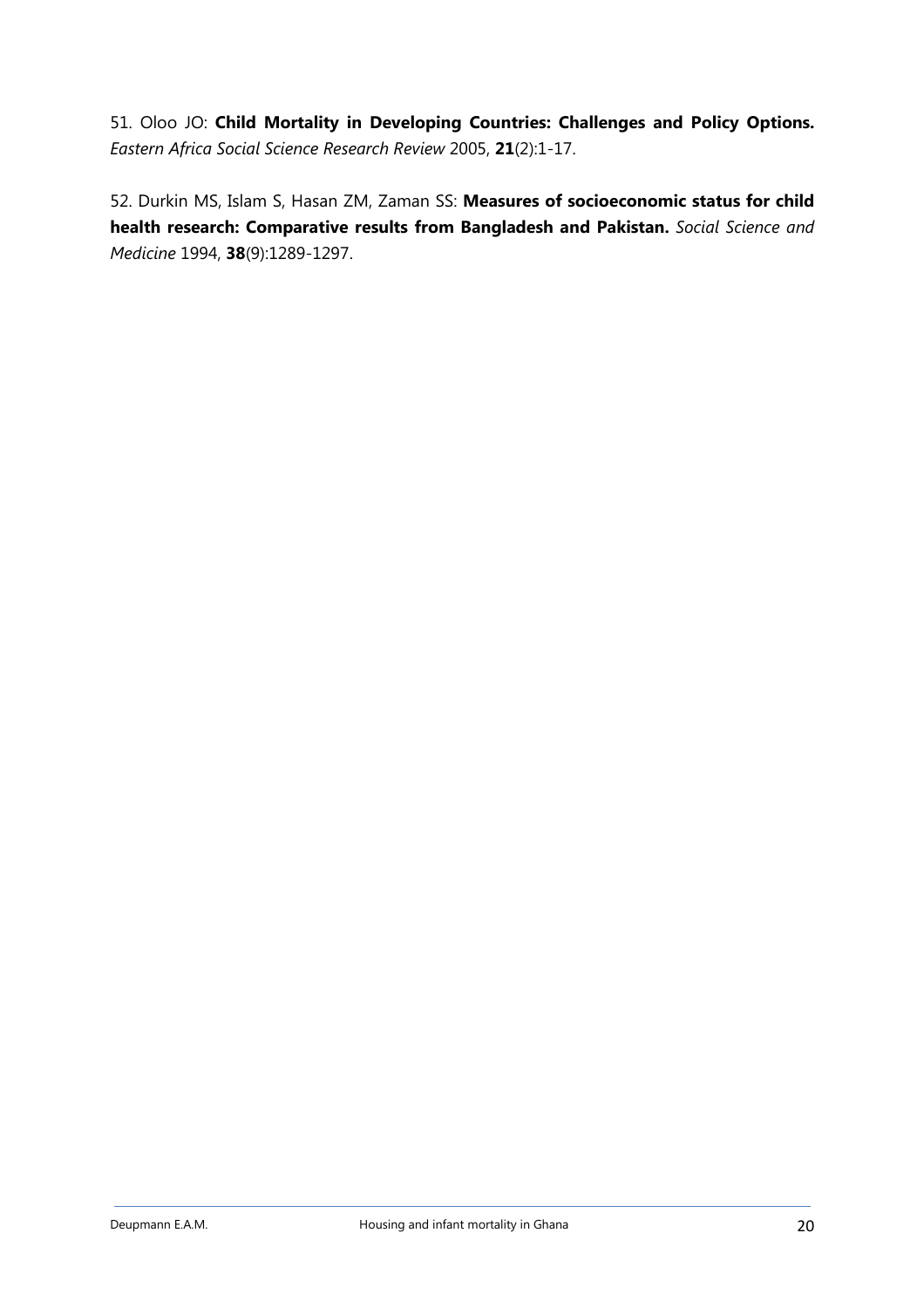# **Tables**

| <b>Explanatory variable</b> | <b>Explanation</b>                              | <b>DHS categories</b>                 | <b>Classification after categorization</b> |
|-----------------------------|-------------------------------------------------|---------------------------------------|--------------------------------------------|
| Drinking water              | Source of drinking water was categorized        | piped into dwelling / indoor          | piped water on premises (ref)              |
|                             | using the drinking-water ladder of the WHO      | piped to yard /plot                   |                                            |
|                             | Unicef Joint Monitor Programme (JMP) for        | public tap / standpipe / tube well /  | otherwise improved                         |
|                             | water supply and sanitation [45].               | borehole / protected well / spring    |                                            |
|                             |                                                 | rainwater                             |                                            |
|                             |                                                 | river / dam / lake / pond / stream /  | surface water                              |
|                             |                                                 | canal / irrigation channel            |                                            |
|                             |                                                 | unprotected well / spring             | otherwise unimproved                       |
|                             |                                                 | cart with small tank                  |                                            |
|                             |                                                 | bottled water / sachet water / tanker |                                            |
|                             |                                                 | truck                                 |                                            |
| Sanitary facilities         | Type of sanitary facility was categorized using | flush / pour flush to                 | improved sanitary facilities (ref)         |
|                             | the sanitation ladder of the WHO Unicef Joint   | • piped sewer system                  |                                            |
|                             | Monitor Programme (JMP) for water supply        | • septic tank                         |                                            |
|                             | and sanitation [45].                            | • pit latrine                         |                                            |
|                             |                                                 | composting toilet                     |                                            |
|                             |                                                 | pit latrine with slab                 |                                            |
|                             |                                                 | ventilated improved pit latrine (VIP) |                                            |
|                             |                                                 | flush / pour flush to                 | unimproved sanitary facilities             |
|                             |                                                 | • flush to somewhere else             |                                            |
|                             |                                                 | · flush, don't know where             |                                            |
|                             |                                                 | pit latrine without slab / open pit   |                                            |
|                             |                                                 | bucket / pan toilet                   |                                            |
|                             |                                                 | no facility / bush / field            |                                            |

**Table 1. Overview, explanation and coding of explanatory variables**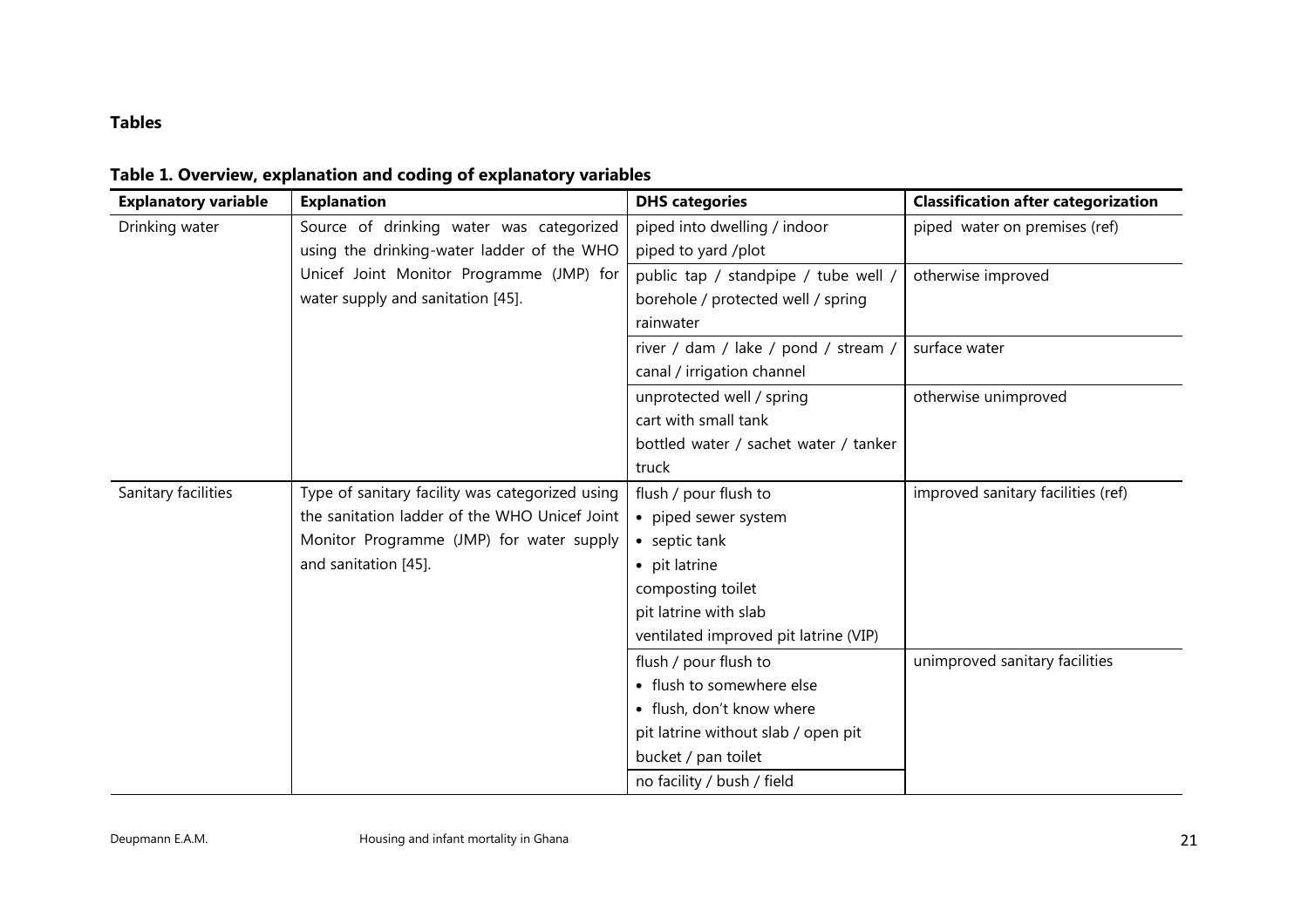| <b>Table 1 continued</b> |
|--------------------------|
|--------------------------|

| <b>Explanatory variable</b> | <b>Explanation</b>                                    | <b>DHS</b> categories             | <b>Classification after categorization</b> |
|-----------------------------|-------------------------------------------------------|-----------------------------------|--------------------------------------------|
| Electricity                 | A household either has access to electricity or       | available                         | available (ref)                            |
|                             | not.                                                  | not available                     | not available                              |
| Flooring material           | Floors are either finished or unfinished.             | parquet / polished wood           | finished floor (ref)                       |
|                             |                                                       | vinyl / asphalt strips            |                                            |
|                             |                                                       | woollen / synthetic carpets       |                                            |
|                             |                                                       | ceramic tiles / terrazzo / cement |                                            |
|                             |                                                       | linoleum / rubber carpet          |                                            |
|                             |                                                       | wood planks                       |                                            |
|                             |                                                       | palm / bamboo                     |                                            |
|                             |                                                       | earth / sand / dung               | unfinished floor                           |
| Cooking fuel                | Type of cooking fuel can be categorized as            | electricity                       | non-solid fuel (ref)                       |
|                             | either non-solid or solid.                            | <b>LPG</b>                        |                                            |
|                             |                                                       | natural gas / biogas / kerosene   |                                            |
|                             |                                                       | coal / lignite / charcoal         | solid fuel                                 |
|                             |                                                       | wood / firewood                   |                                            |
|                             |                                                       | straw / shrubs / grass            |                                            |
|                             |                                                       | agricultural crops                |                                            |
|                             |                                                       | animal dung                       |                                            |
| Place of residence          | Living in an urban area appears to be protective      | urban                             | urban (ref)                                |
|                             | against IM, probably due to the presence and          | rural                             | rural                                      |
|                             | availability of health care facilities in cities [10, |                                   |                                            |
|                             | 20, 46, 47]. However, the protective effect of        |                                   |                                            |
|                             | urban residence seems to have diminished,             |                                   |                                            |
|                             | possibly as a result of urbanisation and slum         |                                   |                                            |
|                             | growth [46].                                          |                                   |                                            |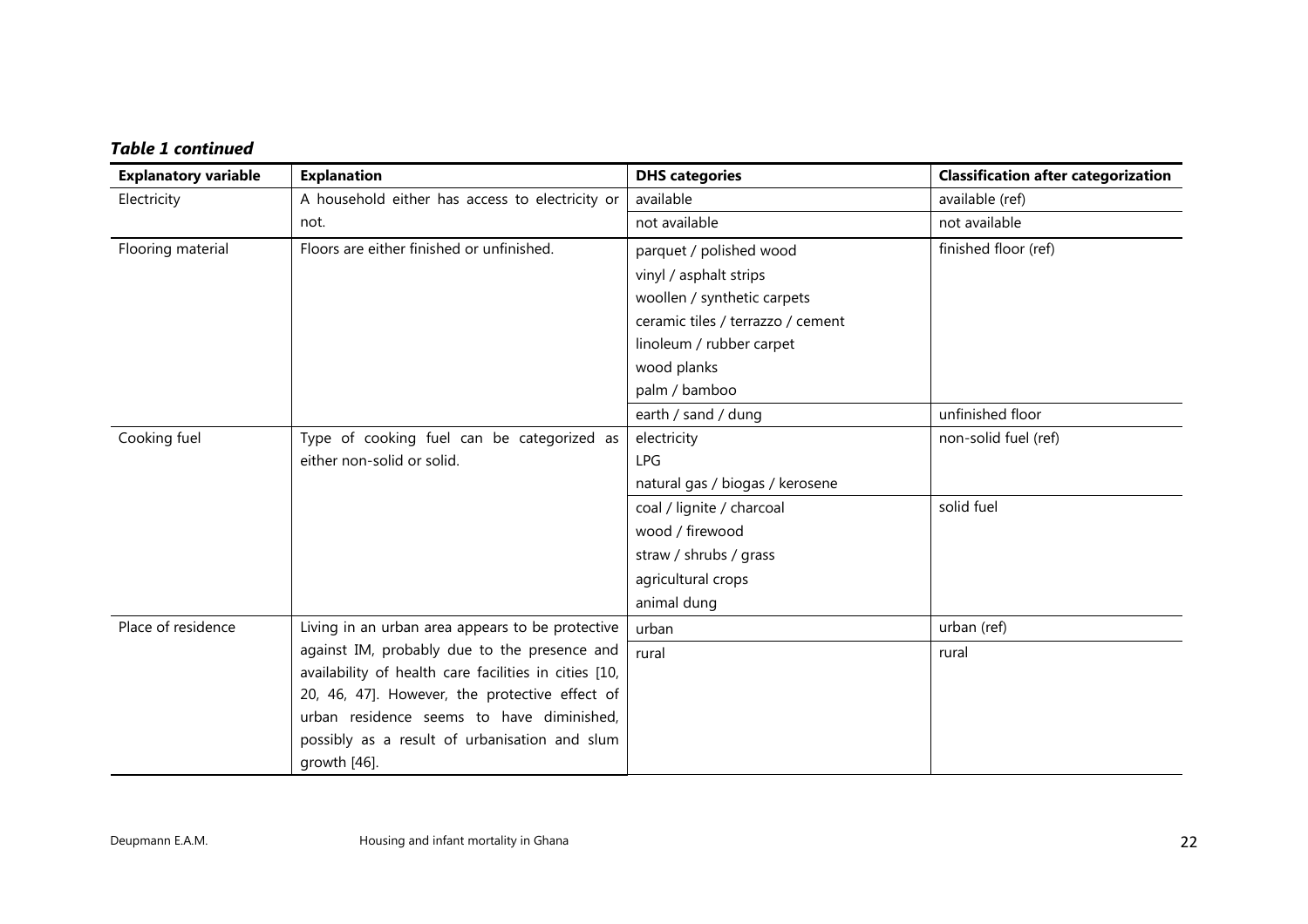| <b>Table 1 continued</b> |
|--------------------------|
|--------------------------|

| <b>Explanatory variable</b> | <b>Explanation</b>                                                  | <b>DHS</b> categories                            | <b>Classification after categorization</b> |
|-----------------------------|---------------------------------------------------------------------|--------------------------------------------------|--------------------------------------------|
| Wealth index                | Wealth is found to be protective against IM [10,                    | richest                                          | highest (ref)                              |
|                             | 47]. Based on the DHS data a wealth index is                        | richer                                           | higher                                     |
|                             | composed using information on a household's                         | middle                                           | middle                                     |
|                             | possession of multiple consumer items and                           | poorer                                           | lower                                      |
|                             | services. Furthermore, wealth quintiles are                         | poorest                                          | lowest                                     |
|                             | constructed, that form an indicator of the level<br>of wealth [48]. |                                                  |                                            |
| Age of mother               | Research suggest that births to young mothers                       |                                                  | $15-19$ years                              |
|                             | (< 20 years) and older mothers (> 35 years) are                     |                                                  | 20-24 years (ref)                          |
|                             | at an elevated risk of dying [7]. In contrast,                      |                                                  | 25-34 years                                |
|                             | research by Folasade suggests that the higher                       |                                                  | 35-49 years                                |
|                             | the age of the mother the better the chance of                      |                                                  |                                            |
|                             | child survival [9].                                                 |                                                  |                                            |
| Highest educational level   | Mother's education seems to be inversely                            | more than secondary                              | secondary and higher (ref)                 |
| mother                      | related to IM. Children of women with no                            | some secondary / completed secondary             |                                            |
|                             | education are much more likely to die in the first                  | some primary / completed primary                 | primary                                    |
|                             | year than children of educated women [7, 8].                        | no education                                     | no education                               |
| Sex of the infant           | Research suggests that IM is higher for males                       | female                                           | female (ref)                               |
|                             | than females. The increased mortality risk for                      | male                                             | male                                       |
|                             | boys is probably due to their higher biological                     |                                                  |                                            |
|                             | risk during the first month of life [7, 8, 10].                     |                                                  |                                            |
| Infant is twin              | Being part of a multiple birth is a risk factor for                 | single birth                                     | single birth (ref)                         |
|                             | infant mortality [8].                                               | $1st$ of multiple / $2nd$ of multiple / $3rd$ of | multiple birth                             |
|                             |                                                                     | multiple / $4^{th}$ of multiple / $5^{th}$ of    |                                            |
|                             |                                                                     | multiple                                         |                                            |
| Year of survey              |                                                                     | 2003                                             | 2003 (ref)                                 |
|                             |                                                                     | 2008                                             | 2008                                       |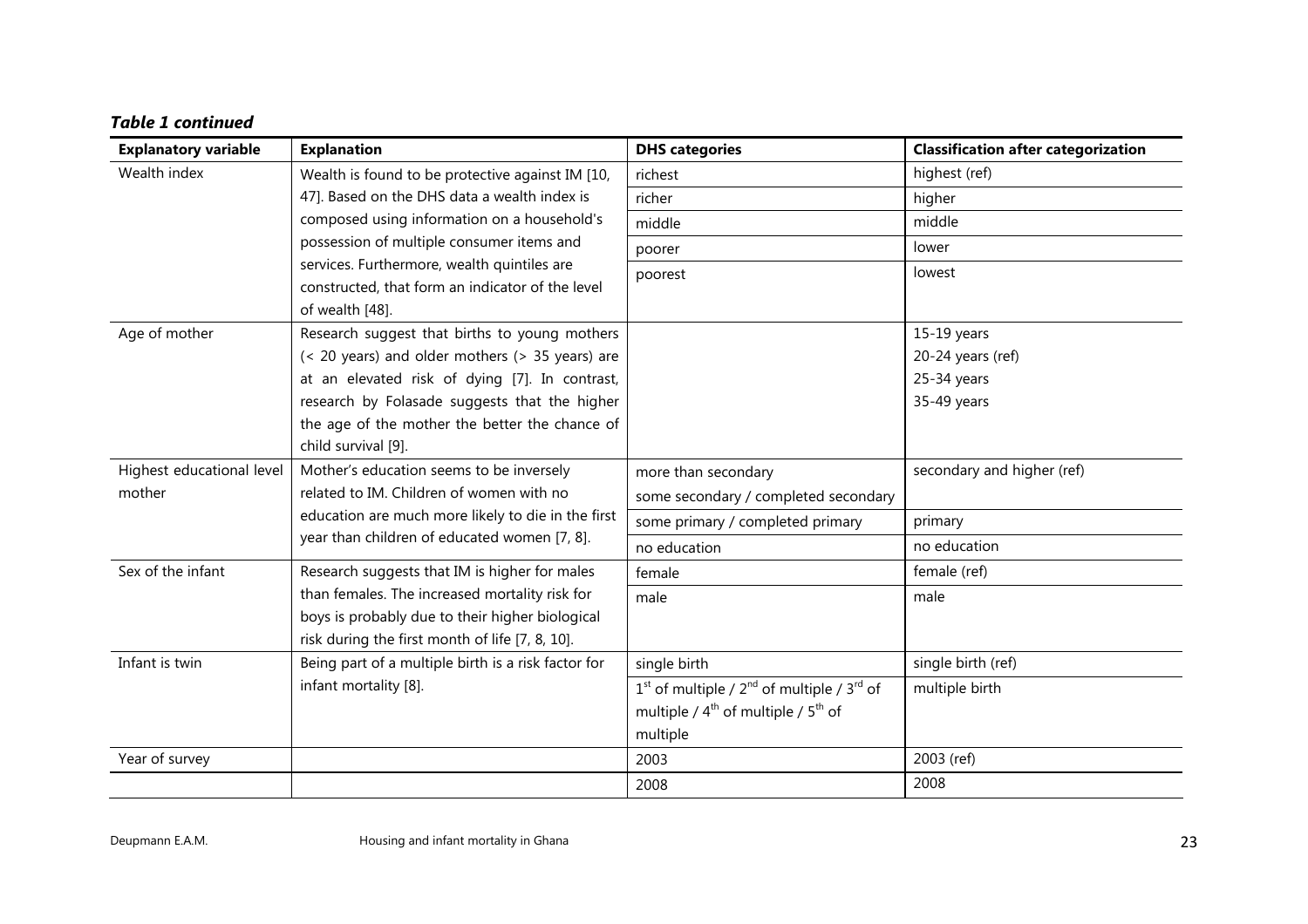# **Table 2. Descriptive statistics, 2003-2008**

|                                         |       | 2003 (n=3,515)<br>2008 (n=2,838) |       |      |       |
|-----------------------------------------|-------|----------------------------------|-------|------|-------|
|                                         | n     | %                                | n     | %    | $p^*$ |
| Age of the mother at time of survey     |       |                                  |       |      |       |
| 15-19 years                             | 116   | 3.3                              | 116   | 4.1  |       |
| 20-24 years                             | 658   | 18.7                             | 545   | 19.2 |       |
| 25-34 years                             | 1,711 | 48.7                             | 1372  | 48.3 |       |
| 35-49 years                             | 1,030 | 29.3                             | 805   | 28.4 | .338  |
| <b>Highest educational level mother</b> |       |                                  |       |      |       |
| secondary or higher                     | 1,294 | 36.8                             | 1,210 | 42.6 |       |
| primary                                 | 820   | 23.3                             | 699   | 24.6 |       |
| no education                            | 1,401 | 39.9                             | 930   | 32.8 | .000  |
| <b>Child is alive</b>                   |       |                                  |       |      |       |
| yes                                     | 3,294 | 93.7                             | 2,700 | 95.1 |       |
| no                                      | 221   | 6.3                              | 138   | 4.9  | .014  |
| <b>Sex of child</b>                     |       |                                  |       |      |       |
| girl                                    | 1,733 | 49.3                             | 1,369 | 48.2 |       |
| boy                                     | 1,783 | 50.7                             | 1,469 | 51.8 | .405  |
| Child is twin                           |       |                                  |       |      |       |
| single birth                            | 3,380 | 96.2                             | 2,717 | 95.7 |       |
| multiple birth                          | 135   | 3.8                              | 121   | 4.3  | .394  |
| <b>Place of residence</b>               |       |                                  |       |      |       |
| urban                                   | 1,162 | 33.1                             | 1,077 | 37.9 |       |
| rural                                   | 2,353 | 66.9                             | 1,762 | 62.1 | .000  |
| <b>Wealth quintile</b>                  |       |                                  |       |      |       |
| highest                                 | 538   | 15.3                             | 405   | 14.3 |       |
| higher                                  | 594   | 16.9                             | 550   | 19.4 |       |
| middle                                  | 699   | 19.9                             | 531   | 18.7 |       |
| lower                                   | 782   | 22.2                             | 677   | 22.1 |       |
| lowest                                  | 903   | 25.7                             | 726   | 25.6 | .105  |
| <b>Drinking water</b>                   |       |                                  |       |      |       |
| piped on premises                       | 365   | 10.4                             | 255   | 9.0  |       |
| otherwise improved                      | 1,786 | 50.8                             | 1,932 | 68.1 |       |
| surface water                           | 815   | 23.2                             | 357   | 12.6 |       |
| otherwise unimproved                    | 549   | 15.6                             | 294   | 10.4 | .000  |
| <b>Sanitary facilities</b>              |       |                                  |       |      |       |
| improved facilities                     | 2,429 | 69.1                             | 1,721 | 60.6 |       |
| unimproved facilities                   | 1,086 | 30.9                             | 1,117 | 39.4 | .000  |
| <b>Electricity available</b>            |       |                                  |       |      |       |
| yes                                     | 1,254 | 35.7                             | 1,396 | 49.2 |       |
| no                                      | 2,261 | 64.3                             | 1,442 | 50.8 | .000  |
| <b>Flooring material</b>                |       |                                  |       |      |       |
| finished floor                          | 2,944 | 83.8                             | 2,287 | 80.6 |       |
| unfinished floor                        | 571   | 16.2                             | 552   | 19.4 | .001  |
| <b>Cooking fuel</b>                     |       |                                  |       |      |       |
| non-solid fuel                          | 182   | 5.2                              | 245   | 8.6  |       |
| solid fuel                              | 3,333 | 94.8                             | 2,593 | 91.4 | .000  |

\* p-values in bold indicate a significant difference between 2003 and 2008 at the 5% level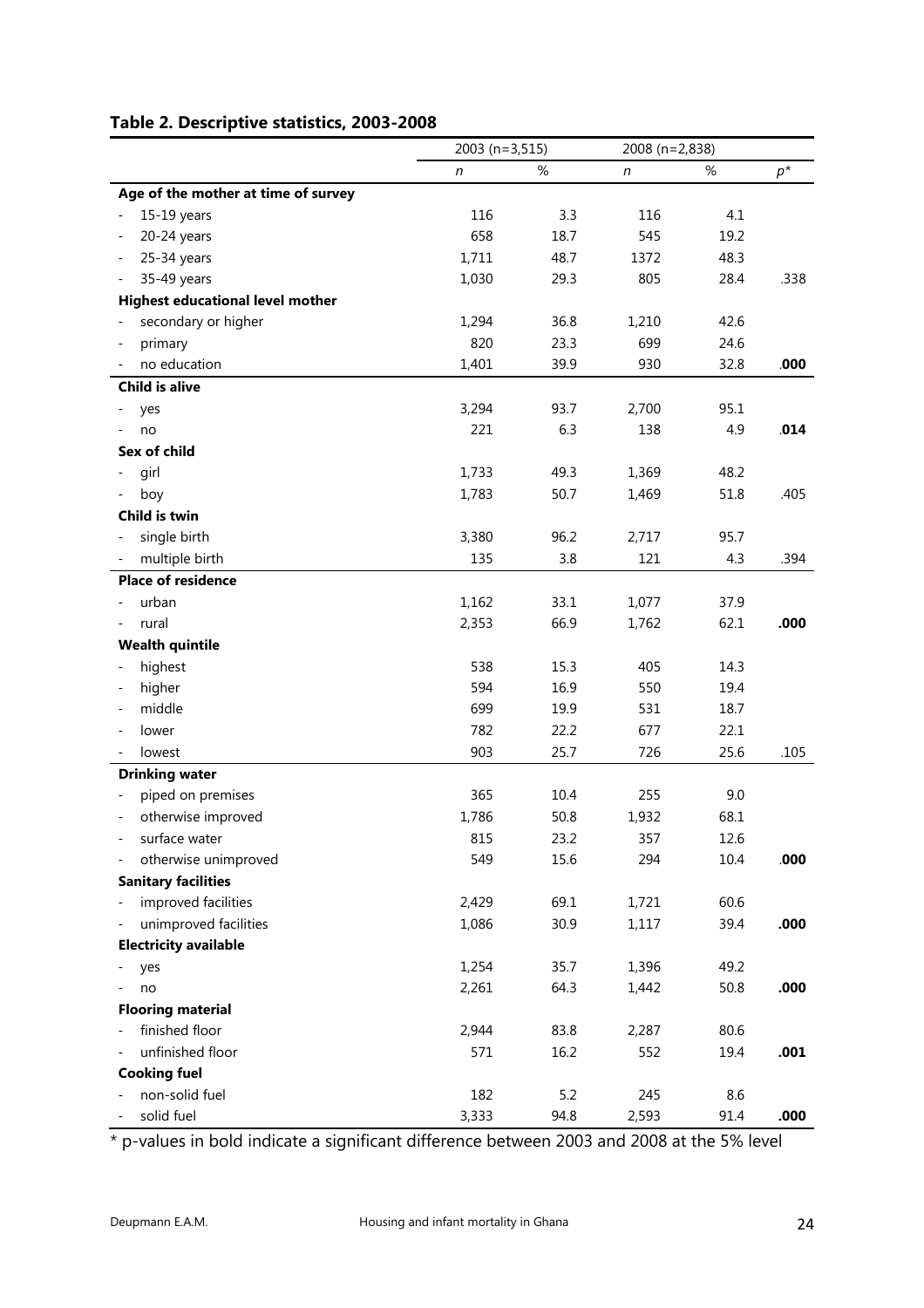| Year / period | Live births (a) | Infant deaths (b) | IMR (b/(a/1000)) |
|---------------|-----------------|-------------------|------------------|
| 1999          | 679             | 41                | 60.4             |
| 2000          | 785             | 59                | 75.2             |
| 2001          | 700             | 36                | 51.4             |
| 2002          | 734             | 34                | 46.3             |
| 2003          | 740             | 54                | 73.0             |
| 1999 - 2003   | 3,638           | 224               | 61.6             |
| 2004          | 609             | 34                | 52.7             |
| 2005          | 540             | 24                | 41.1             |
| 2006          | 532             | 27                | 50.8             |
| 2007          | 584             | 29                | 53.7             |
| 2008          | 645             | 25                | 41.1             |
| $2004 - 2008$ | 2,910           | 139               | 47.8             |

**Table 3. Infant mortality rate per year (1999 – 2008)\*** 

\* IMR's per year were derived from the original DHS birth recode databases. Numbers of live births and infant deaths include 1) all children from both de jure (usual) households and de facto (including visitors who spent the night preceding the interview in the household and who were present at the time of the interview) households; 2) complete cases and cases with missing data. Therefore, the numbers in this table differ from the number of included cases in the analyses. For calculation of the IMR, however, it is more accurate to use these numbers.



**Figure 1. Infant mortality rate in Ghana, DHS birth recode file 2003 and 2008**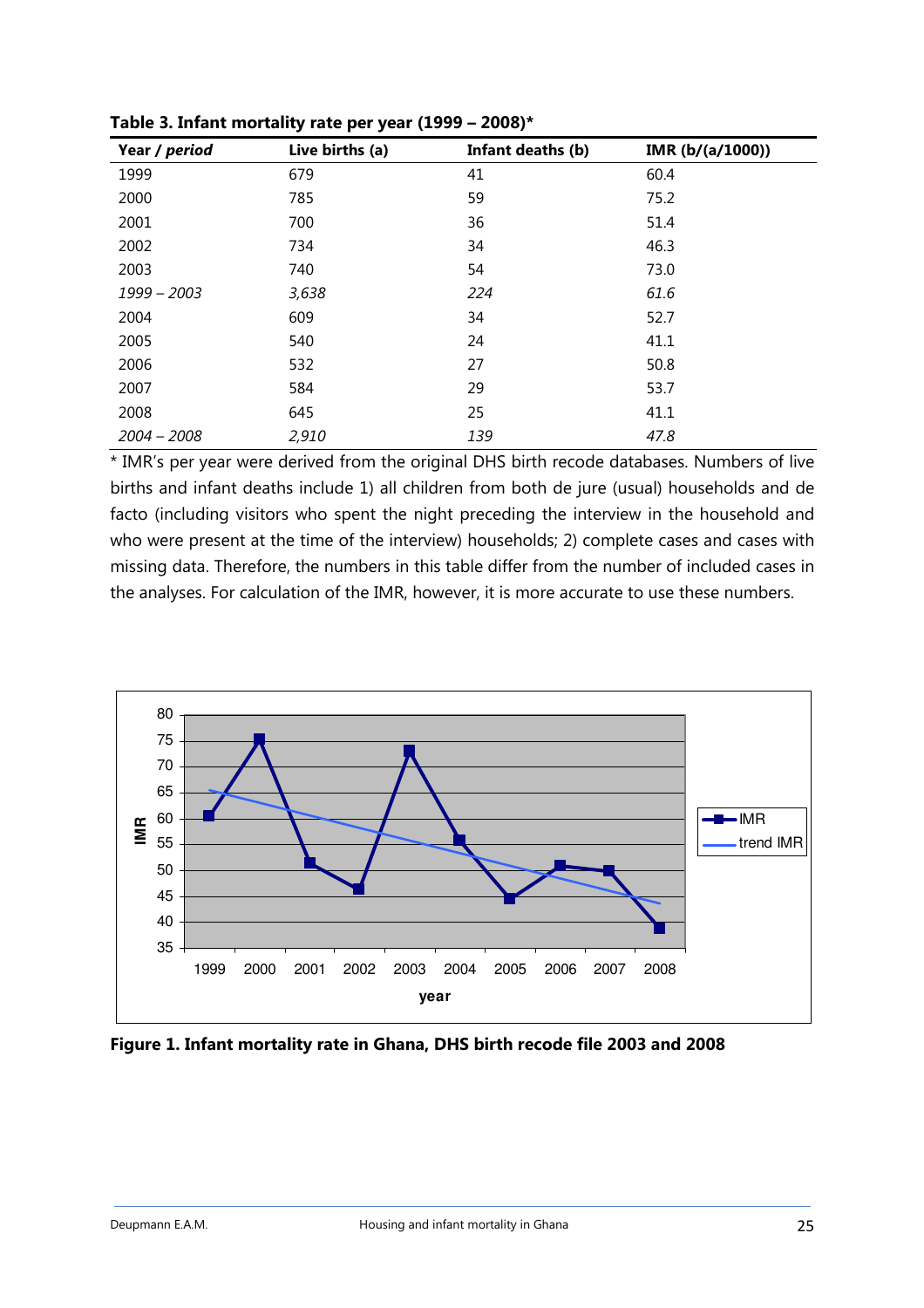|                                         | 2003                    | 2008  |                         |       | pooled data             |       |
|-----------------------------------------|-------------------------|-------|-------------------------|-------|-------------------------|-------|
|                                         | OR (CI)                 | $p^*$ | OR (CI)                 | $p^*$ | OR (CI)                 | $p^*$ |
| Age of the mother at time of survey     |                         |       |                         |       |                         |       |
| 15-19 years                             | $1.151(0.513 - 2.583)$  | .734  | $0.683(0.234 - 1.991)$  | .485  | $0.923(0.485 - 1.756)$  | .807  |
| 20-24 years                             | 1.0                     |       | 1.0                     |       | 1.0                     |       |
| 25-34 years                             | $1.099(0.749 - 1.613)$  | .630  | $0.849$ (0.532 - 1.354) | .491  | $0.996(0.741 - 1.339)$  | .977  |
| 35-49 years                             | $1.215(0.807 - 1.829)$  | .352  | $1.243(0.767 - 2.014)$  | .377  | $1.229(0.899 - 1.679)$  | .196  |
| <b>Highest educational level mother</b> |                         |       |                         |       |                         |       |
| secondary and higher                    | 1.0                     |       | 1.0                     |       | 1.0                     |       |
| primary                                 | $1.515(1.072 - 2.141)$  | .019  | $1.227(0.801 - 1.881)$  | .348  | $1.402$ (1.072 - 1.833) | .013  |
| no education                            | $1.088(0.786 - 1.506)$  | .613  | $1.139(0.762 - 1.701)$  | .526  | $1.126(0.875 - 1.449)$  | .355  |
| Sex of child                            |                         |       |                         |       |                         |       |
| - girl                                  | $1.0\,$                 |       | $1.0\,$                 |       | 1.0                     |       |
| - boy                                   | $1.275(0.969 - 1.678)$  | .082  | $1.188(0.842 - 1.675)$  | .327  | $1.237(0.998 - 1.533)$  | .052  |
| Child is twin                           |                         |       |                         |       |                         |       |
| single birth                            | 1.0                     |       | 1.0                     |       | 1.0                     |       |
| multiple birth                          | $4.249$ (2.732 - 6.609) | .000  | $3.413$ (1.975 - 5.899) | .000  | $3.847(2.731 - 5.418)$  | .000  |
| <b>Place of residence</b>               |                         |       |                         |       |                         |       |
| urban                                   | 1.0                     |       | 1.0                     |       | 1.0                     |       |
| - rural                                 | $1.305(0.964 - 1.766)$  | .085  | $1.116(0.781 - 1.595)$  | .546  | 1.240 (0.985-1.561)     | .067  |
| <b>Wealth quintile</b>                  |                         |       |                         |       |                         |       |
| highest                                 | 1.0                     |       | $1.0$                   |       | 1.0                     |       |
| higher                                  | $0.815(0.497 - 1.334)$  | .415  | $1.277(0.667 - 2.444)$  | .461  | $0.946(0.642 - 1.395)$  | .780  |
| middle                                  | $1.140(0.732 - 1.777)$  | .562  | $1.809(0.973 - 3.364)$  | .061  | $1.341(0.937 - 1.919)$  | .109  |
| lower                                   | $0.962$ (0.615 - 1.504) | .864  | $0.988(0.509 - 1.918)$  | .972  | $0.962$ (0.664 - 1.392) | .836  |
| lowest                                  | $0.893(0.575 - 1.387)$  | .615  | $1.513(0.825 - 2.773)$  | .181  | $1.078(0.757 - 1.534)$  | .678  |

# **Table 4. Results of univariable logistic regression for infant mortality**

\* p-values in bold indicate significant OR's at the 20% level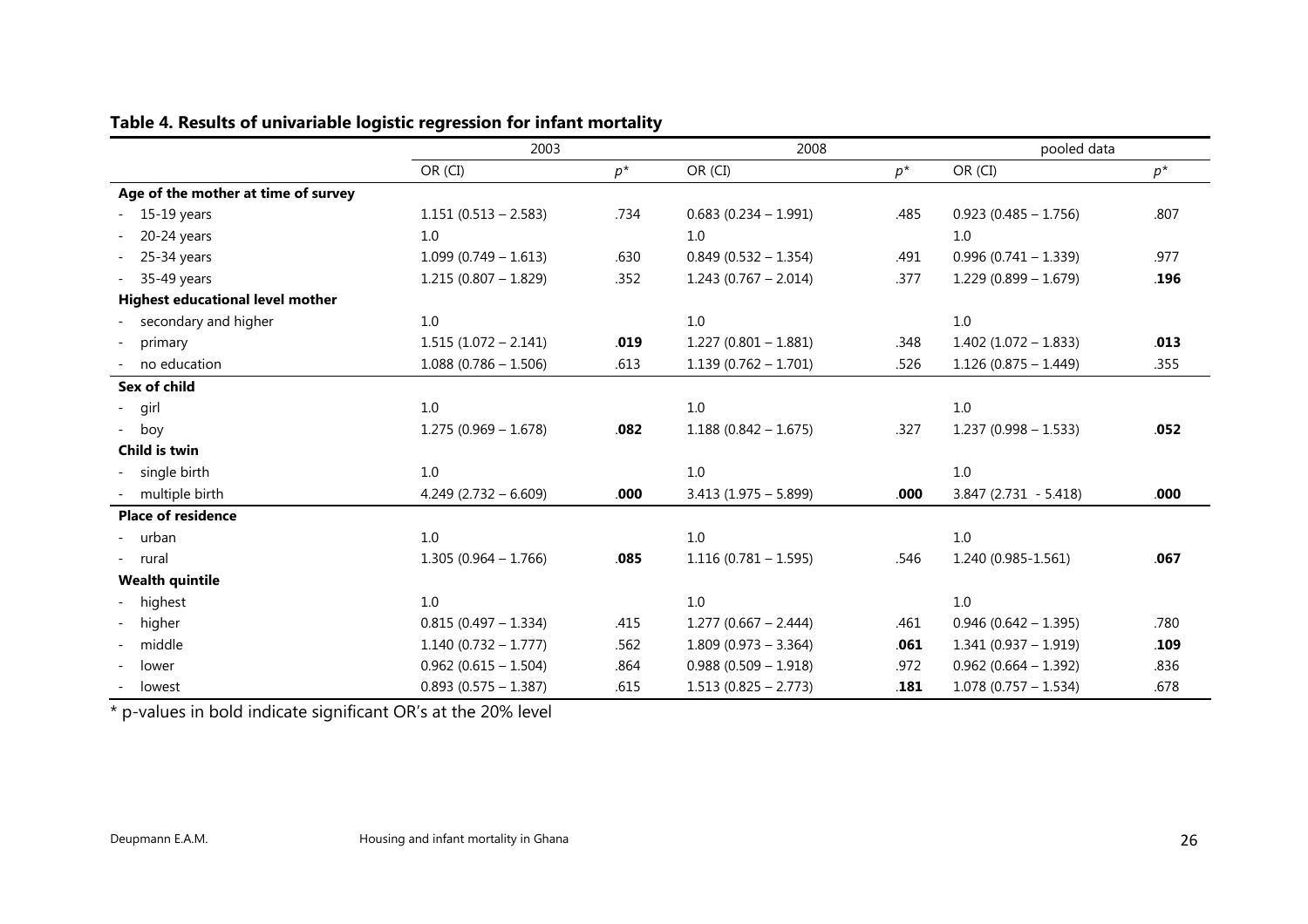# *Table 4 continued*

|                              | 2003                    |       |                         | 2008  |                         | pooled data |  |
|------------------------------|-------------------------|-------|-------------------------|-------|-------------------------|-------------|--|
|                              | OR (CI)                 | $p^*$ | OR (CI)                 | $p^*$ | OR (CI)                 | $p^*$       |  |
| <b>Drinking water</b>        |                         |       |                         |       |                         |             |  |
| piped water on premises      | 1.0                     |       | 1.0                     |       | 1.0                     |             |  |
| otherwise improved           | $0.959(0.607 - 1.516)$  | .859  | $0.925(0.523 - 1.636)$  | .789  | $0.927$ (0.649 - 1.323) | .675        |  |
| surface water                | $1.153(0.705 - 1.884)$  | .571  | $0.861 (0.420 - 1.767)$ | .683  | $1.089(0.729 - 1.625)$  | .678        |  |
| otherwise unimproved         | $0.699$ (0.393 - 1.243) | .223  | $0.344(0.130 - 0.912)$  | .032  | $0.591(0.364 - 0.959)$  | .033        |  |
| <b>Sanitary facilities</b>   |                         |       |                         |       |                         |             |  |
| - improved facilities        | 1.0                     |       | 1.0                     |       | 1.0                     |             |  |
| unimproved facilities        | $1.050(0.784 - 1.407)$  | .742  | $0.863(0.605 - 1.232)$  | .417  | $0.946$ (0.755 - 1.185) | .628        |  |
| <b>Electricity available</b> |                         |       |                         |       |                         |             |  |
| - yes                        | 1.0                     |       | 1.0                     |       | 1.0                     |             |  |
| $- no$                       | $1.049(0.788 - 1.396)$  | .743  | $0.927$ (0.659 - 1.305) | .664  | 1.035 (0.833-1.284)     | .758        |  |
| <b>Flooring material</b>     |                         |       |                         |       |                         |             |  |
| finished floor               | 1.0                     |       | 1.0                     |       | 1.0                     |             |  |
| unfinished floor             | $0.749$ (0.500 - 1.122) | .161  | $1.279(0.853 - 1.918)$  | .234  | $0.945(0.711 - 1.254)$  | .693        |  |
| <b>Cooking fuel</b>          |                         |       |                         |       |                         |             |  |
| - non-solid fuel             | 1.0                     |       | 1.0                     |       | $1.0\,$                 |             |  |
| solid fuel                   | $2.323(0.967 - 5.581)$  | .060  | $1.526(0.744 - 3.129)$  | .248  | $1.905(1.095 - 3.311)$  | .022        |  |

\* p-values in bold indicate significant OR's at the 20% level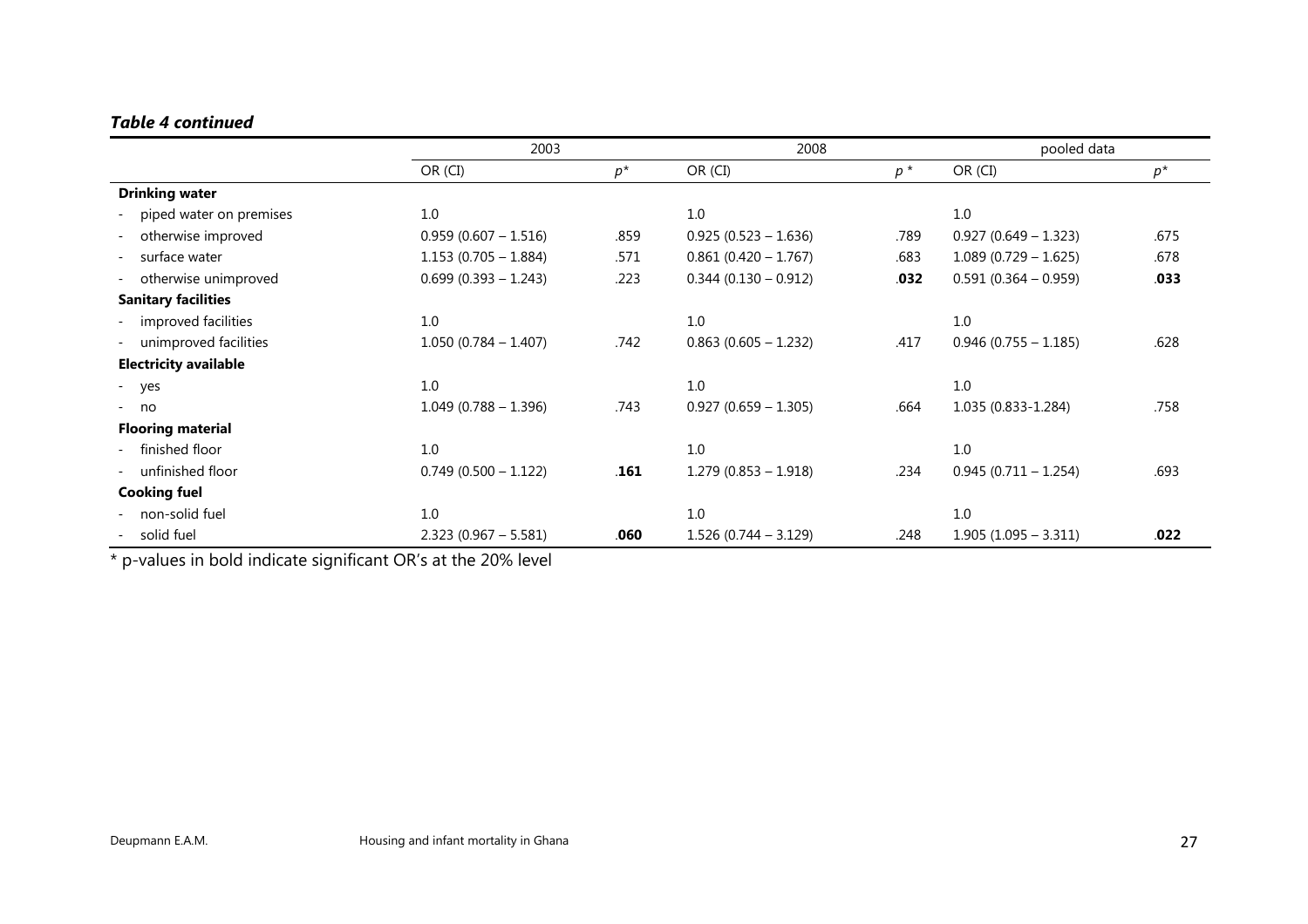|                                         | 2003                    |       | 2008                   |             | pooled data             |       |
|-----------------------------------------|-------------------------|-------|------------------------|-------------|-------------------------|-------|
|                                         | OR (CI)                 | $p^*$ | OR (CI)                | $p^*$       | OR (CI)                 | $p^*$ |
| Age of the mother at time of survey     |                         |       |                        |             |                         |       |
| 15-19 years<br>$\overline{\phantom{a}}$ |                         |       |                        |             | $0.920(0.480 - 1.763)$  | .802  |
| 20-24 years<br>$\overline{\phantom{a}}$ |                         |       |                        |             | 0.                      |       |
| 25-34 years<br>$\overline{\phantom{a}}$ |                         |       |                        |             | $0.960(0.711 - 1.298)$  | .792  |
| 35-49 years<br>$\sim$                   |                         |       |                        |             | $1.146(0.832 - 1.579)$  | .405  |
| <b>Highest educational level mother</b> |                         |       |                        |             |                         |       |
| secondary and higher                    | 1.0                     |       |                        |             | 1.0                     |       |
| primary<br>$\overline{\phantom{a}}$     | $1.524$ (1.062 - 2.185) | .022  |                        |             | $1.383(1.044 - 1.831)$  | .024  |
| no education                            | $1.094(0.748 - 1.598)$  | .644  |                        |             | $1.135(0.843 - 1.527)$  | .404  |
| Sex of child                            |                         |       |                        |             |                         |       |
| - girl                                  | 1.0                     |       |                        |             | 1.0                     |       |
| - boy                                   | $1.305(0.989 - 1.724)$  | .060  |                        |             | $1.244(1.002 - 1.545)$  | .048  |
| Child is twin                           |                         |       |                        |             |                         |       |
| single birth                            | 1.0                     |       | 1.0                    |             | 1.0                     |       |
| multiple birth                          | $4.402$ (2.808 - 6.901) | .000  | $3.485(1.997 - 6.081)$ | .000        | $3.805(2.685 - 5.394)$  | .000  |
| <b>Place of residence</b>               |                         |       |                        |             |                         |       |
| - urban                                 | 1.0                     |       |                        |             | 1.0                     |       |
| - rural                                 | $1.394(0.936 - 2.078)$  | .102  |                        |             | $1.368(0.992 - 1.886)$  | .056  |
| <b>Wealth quintile</b>                  |                         |       |                        |             |                         |       |
| highest                                 |                         |       | 1.0                    |             | 1.0                     |       |
| higher                                  |                         |       | $1.268(0.591 - 2.718)$ | .542        | $0.803$ (0.509 - 1.267) | .347  |
| middle                                  |                         |       | $1.913(0.842 - 4.349)$ | <u>.121</u> | $0.998(0.600 - 1.660)$  | .994  |
| lower                                   |                         |       | $1.267(0.501 - 3.207)$ | .617        | $0.693(0.383 - 1.253)$  | .225  |
| lowest                                  |                         |       | $2.114(0.752 - 5.944)$ | .156        | $0.746(0.394 - 1.412)$  | .368  |

# **Table 5. Results of multivariable logistic regression for infant mortality**

\* p-values in bold indicate significant OR's at the 5% level and underlined p-values indicate significant OR's at the 20% level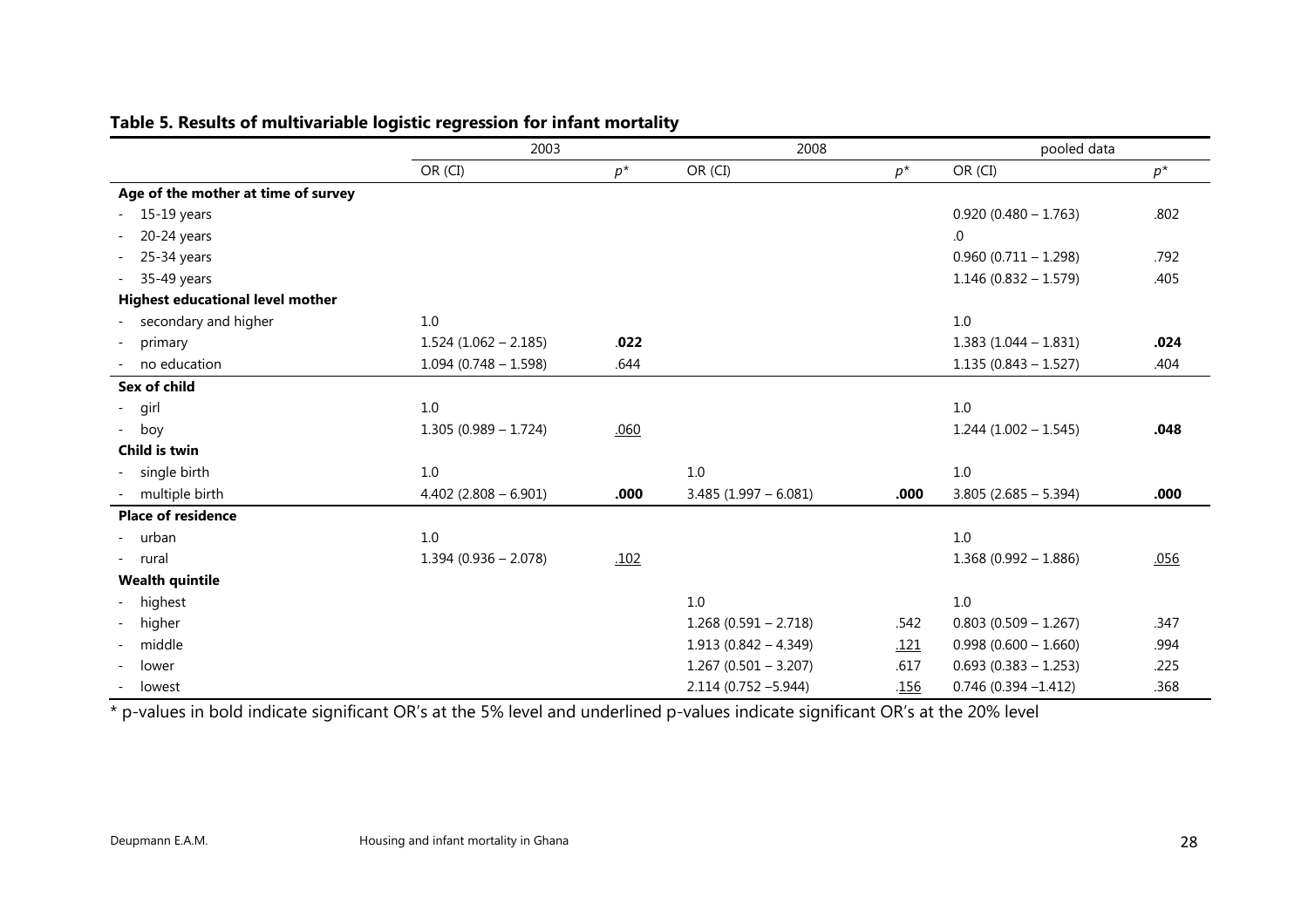# *Table 5 continued*

|                              | 2003                    |       |                         |       |                         | pooled data |  |
|------------------------------|-------------------------|-------|-------------------------|-------|-------------------------|-------------|--|
|                              | OR (CI)                 | $p^*$ | OR (CI)                 | $p^*$ | OR (CI)                 | $p^*$       |  |
| <b>Drinking water</b>        |                         |       |                         |       |                         |             |  |
| piped water on premises      | 1.0                     |       | 1.0                     |       | 1.0                     |             |  |
| otherwise improved           | $0.616$ (0.358 - 1.058) | .079  | $0.804$ (0.405 - 1.594) | .532  | $0.768$ (0.491 - 1.200) | .246        |  |
| surface water                | $0.724$ (0.385 - 1.363) | .317  | $0.713(0.299 - 1.702)$  | .446  | $0.830(0.491 - 1.402)$  | .486        |  |
| - otherwise unimproved       | $0.441 (0.227 - 0.858)$ | .016  | $0.307(0.112 - 0.839)$  | .021  | $0.481(0.277 - 0.836)$  | .010        |  |
| <b>Sanitary facilities</b>   |                         |       |                         |       |                         |             |  |
| - improved facilities        | 1.0                     |       | 1.0                     |       | $1.0\,$                 |             |  |
| - unimproved facilities      | $1.064$ (0.762 - 1.486) | .716  | $0.769$ (0.499 - 1.186) | .235  | $0.964$ (0.734 - 1.267) | .794        |  |
| <b>Electricity available</b> |                         |       |                         |       |                         |             |  |
| - yes                        | 1.0                     |       | 1.0                     |       | 1.0                     |             |  |
| $- no$                       | $0.930(0.645 - 1.341)$  | .698  | $0.754(0.452 - 1.259)$  | .281  | $0.969(0.701 - 1.341)$  | .851        |  |
| <b>Flooring material</b>     |                         |       |                         |       |                         |             |  |
| - finished floor             | 1.0                     |       | 1.0                     |       | 1.0                     |             |  |
| - unfinished floor           | $0.648$ (0.422 - 0.996) | .048  | $1.286(0.786 - 2.105)$  | .316  | $0.934(0.681 - 1.281)$  | .672        |  |
| <b>Cooking fuel</b>          |                         |       |                         |       |                         |             |  |
| - non-solid fuel             | 1.0                     |       | 1.0                     |       | 1.0                     |             |  |
| solid fuel                   | $2.482(0.974 - 6.324)$  | .057  | $0.984$ (0.407 - 2.380) | .972  | $1.773$ (0.945 - 3.323) | .074        |  |
| Year of survey               |                         |       |                         |       |                         |             |  |
| 2003                         |                         |       |                         |       | 1.0                     |             |  |
| 2008                         |                         |       |                         |       | $0.769$ (0.609 - 0.970) | .027        |  |

\* p-values in bold indicate significant OR's at the 5% level and underlined p-values indicate significant OR's at the 20% level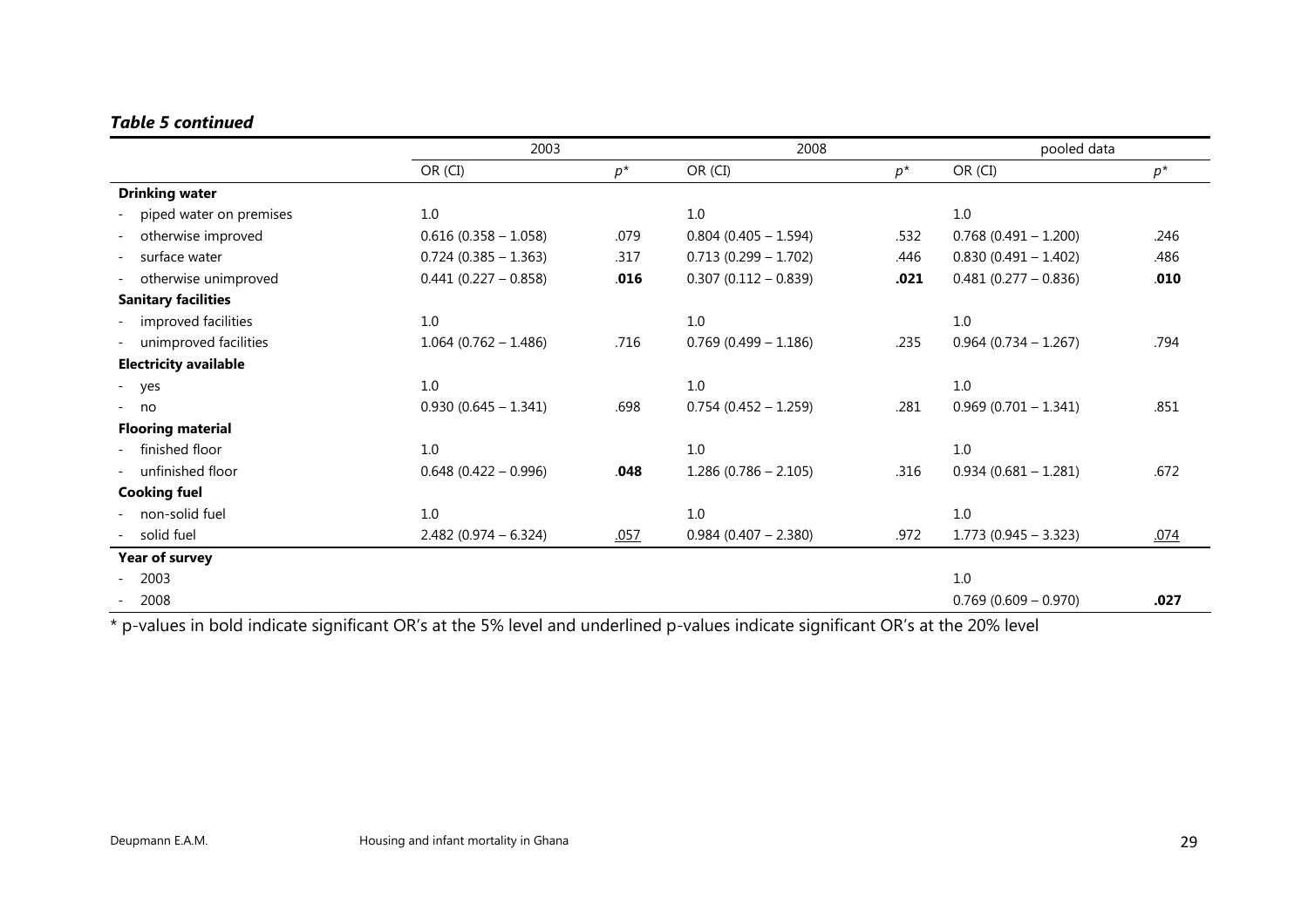## **APPENDICES**

|  |  | Appendix 1. Evidence on the effect of housing characteristics on infant mortality |
|--|--|-----------------------------------------------------------------------------------|
|  |  |                                                                                   |

| <b>Housing characteristic</b> | <b>Evidence</b>                                                                                                                                                                                                                                                                 |
|-------------------------------|---------------------------------------------------------------------------------------------------------------------------------------------------------------------------------------------------------------------------------------------------------------------------------|
| Drinking water                | The protective effect of safe drinking water on child survival have been demonstrated in multiple studies [8-12, 14, 16, 18, 20, 25,<br>49-51]. Studies by Fink et al. (2011), Rutstein (2000), Van de Poel et al. (2009) and Cheng et al. (2012) explicitly suggest a strongly |
|                               | protective effect of high quality drinking water on IM [8, 12, 14, 16]. Increased availability of safe drinking water diminishes the                                                                                                                                            |
|                               | risk of IM [16]. Safe and clean water enables parents to nurture their infants hygienically, thereby diminishing disease                                                                                                                                                        |
|                               | transmission [9, 14]. Oloo (2005) and Cheng et al. (2012) go as far as to state that access to safe drinking water is key to a                                                                                                                                                  |
|                               | substantial reduction in IM [14, 51]. In several studies, these conclusions were slightly adjusted. Bassani et al. (2010)                                                                                                                                                       |
|                               | demonstrated that the use of unsafe drinking water is associated with an increased risk of IM in boys and not in girls [21]. Study                                                                                                                                              |
|                               | results of Durkin et al. (1994) indicated that poor quality drinking water is only significantly associated with IM in urban areas and<br>not in rural areas [52]. On the other hand, Wang (2003) concluded that source of drinking water is not associated with IM in          |
|                               | urban areas. In rural areas however, source of drinking water affects infant survival only slightly, albeit not significantly [17]. In                                                                                                                                          |
|                               | contrast, some authors reached a different conclusion. Awini et al. (2010) demonstrated that the use of unsafe water affected                                                                                                                                                   |
|                               | infant survival chances in one region. However, in another region with high IM, the source of drinking water was not associated                                                                                                                                                 |
|                               | with infant survival changes [19]. Likewise, it was shown in the study by Shier et al. (1996) that "there was no evidence that the                                                                                                                                              |
|                               | source of drinking water was associated with IMR" [22].                                                                                                                                                                                                                         |
| Sanitary facilities           | Several studies demonstrated that increased access to improved sanitary facilities was significantly and positively associated with                                                                                                                                             |
|                               | a decrease of IM [8, 14, 17, 25]. Fink et al. (2011) demonstrated that high quality sanitation reduces the risk of IM by 15-23% as                                                                                                                                              |
|                               | compared to low quality sanitation [8]. In addition, Folasade (2000) revealed that infant survival may be endangered by open                                                                                                                                                    |
|                               | defecation and unimproved sanitary facilities, such as pit latrines [9]. Kayode et al. (2012) draw the same conclusion: "homes with                                                                                                                                             |
|                               | bad toilet facilities increased odds of U5M by 98% compared to homes with good toilet facilities" [10]. There are, however,                                                                                                                                                     |
|                               | studies that conclude that poor sanitary facilities did not appear to be related to U5M [19]. Durkin et al. (1994) for example,                                                                                                                                                 |
|                               | indicate that in urban Pakistan and in the rural areas in Bangladesh and Pakistan U5M was not associated with low quality                                                                                                                                                       |
|                               | sanitation [52]. Van de Poel et al. (2009) demonstrated that "having a toilet is not significantly correlated with IM risk in either                                                                                                                                            |
|                               | urban or rural areas" [12]. The study by Wang (2003) demonstrates the same results [17].                                                                                                                                                                                        |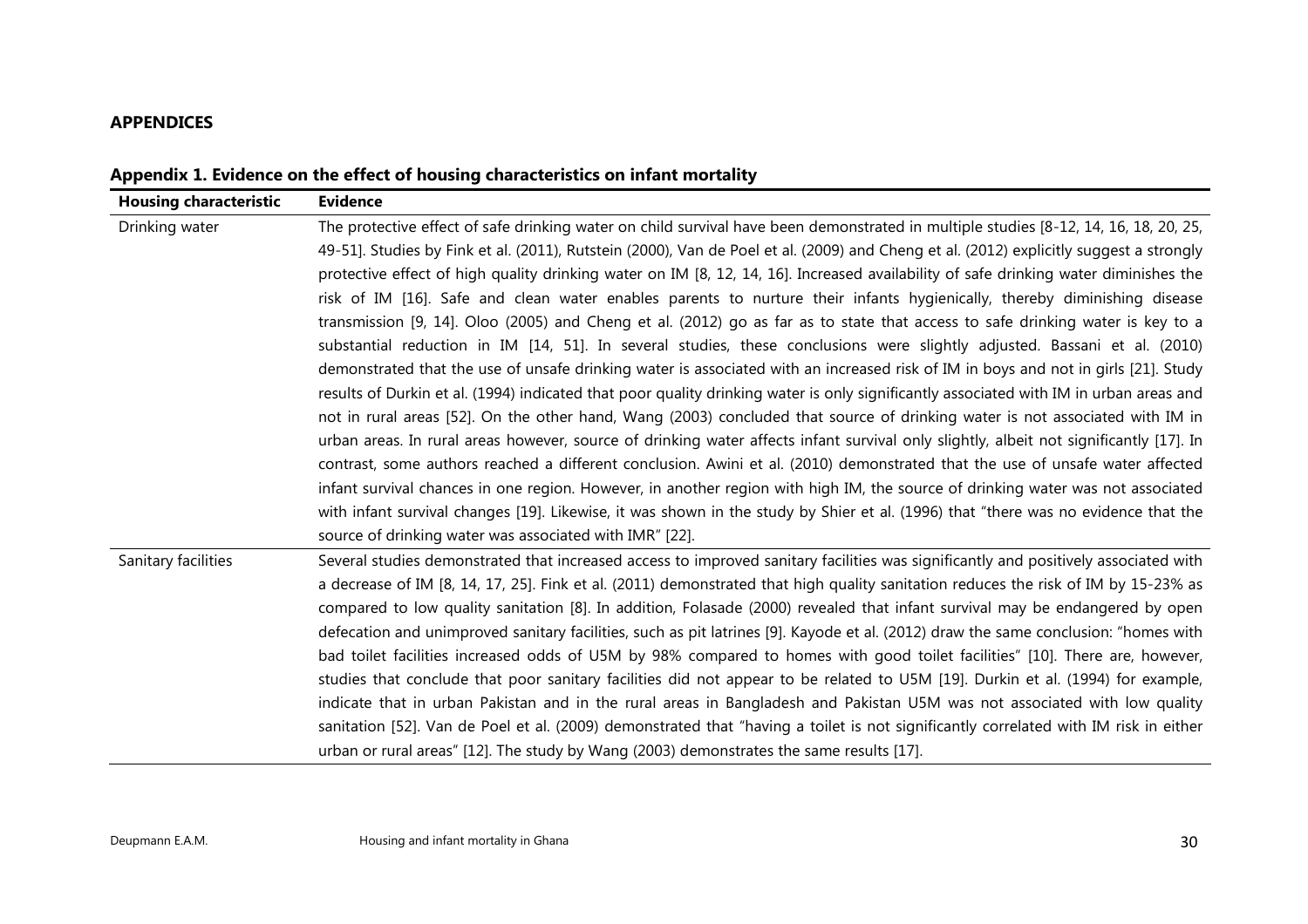### *Appendix 1 continued*

| <b>Housing characteristic</b> | <b>Evidence</b>                                                                                                                         |
|-------------------------------|-----------------------------------------------------------------------------------------------------------------------------------------|
| Electricity                   | Availability of electricity contributes to health, for example by facilitating hygienic storage of food and improving the indoor        |
|                               | climate [12]. In sub-Saharan Africa, numerous countries have limited or no access to electricity [37]. Additionally, electricity access |
|                               | levels vary between urban (54%) and rural areas (11%) and between levels of wealth with only 4% of the lowest wealth quintile           |
|                               | having access to electricity as compared to 74% of the highest quintile [37]. Households with access to electricity appear to have      |
|                               | a reduced risk of infant mortality [12, 16, 17, 40]. The results of some studies indicated that access to electricity has a stronger    |
|                               | protective effect in rural areas than in urban areas [12, 52]. However, Wang (2003) found evidence that access to electricity has a     |
|                               | larger impact on IM in urban areas than in rural areas [17].                                                                            |
| Flooring material             | Flooring materials of good quality decrease the risk of IM [16]. Rutstein (2000) demonstrated that "a decrease in the percentage        |
|                               | of households with a dirt floor is related to a decline in infant mortality" [16]. Finished floors, covered with tiles or carpets,      |
|                               | contribute to a save and hygienic environment. In contrast, unfinished floors made of dirt, mud, sand, clay and / or dung, form a       |
|                               | source of infection and increase the risk of contagion [9, 16]. Most research findings suggest that unfinished floors are associated    |
|                               | with infant mortality. However, some studies indicate that finished floors are only significantly associated with infant survival in    |
|                               | urban areas [12, 52]. In rural areas, on the other hand, earth floors have a protective effect against infant mortality [52]. Although  |
|                               | Durkin et al. (1994) did not elaborate on this paradox, Van de Poel et al. (2009) find it plausible that earth floors in urban areas    |
|                               | characterize slum dwellings and the poor living and health conditions that distinguish these areas [12].                                |
| Cooking fuel                  | Multiple studies show that the use of solid fuels is associated with an increased risk of infant and child mortality [10, 15, 37, 39].  |
|                               | Some studies show strong evidence [10, 37]. However, Tielsch et al. (2009) stated that: "the strength of evidence for the               |
|                               | association between solid fuel use and infant mortality was weak" [40]. The risk of IM is only slightly higher for households that      |
|                               | use solid fuel as compared to household that use clean, non-solid fuels [40]. Bassani et al. (2010), on the contrary, concluded that    |
|                               | IM was not attributed to solid fuel use [21]. Furthermore, their research suggested that the negative effect of solid fuel use on       |
|                               | infant survival was overrated in earlier studies [21]. Nevertheless, Bassani et al. (2010) recommend the use of cleaner, safer non-     |
|                               | solid fuels as a means to prevent infant mortality [21].                                                                                |